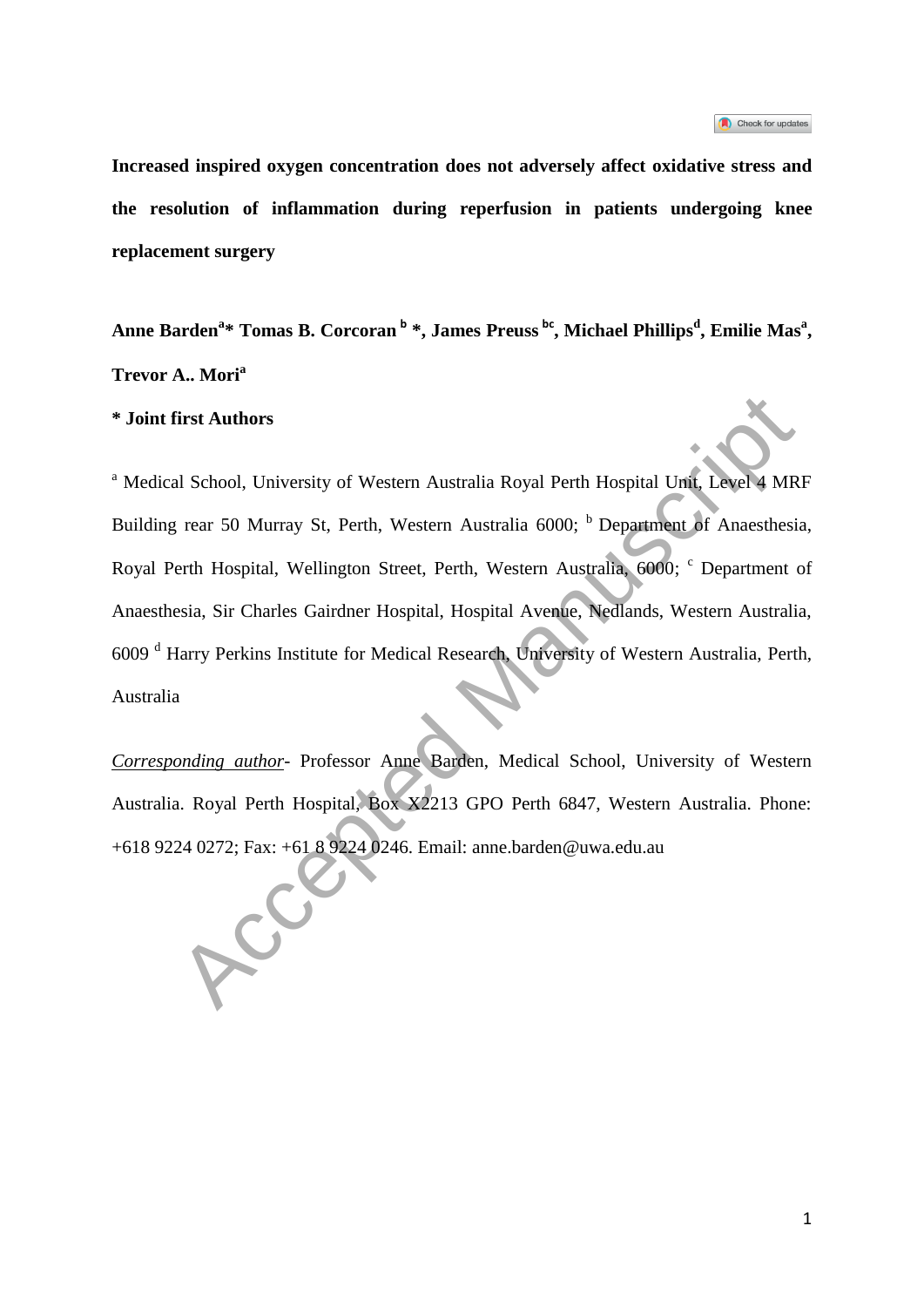#### **ABSTRACT**

The level of inspired oxygen during surgery may modify free radical release, and reperfusion injury. This controlled trial examined the effect of inspired oxygen on  $F_2$ -isoprostanes ( $F_2$ -IsoPs), isofurans (IsoFs) and specialised mediators of inflammation resolution (SPM) during knee replacement surgery. Patients received either 30%  $O_2$  (Control n=21), 50%  $O_2$  (n=20) or 80%  $O_2$  (n=19)  $O_2$ , in a parallel design. Haemoglobin (Hb) was measured throughout the surgery and  $F_2$ -IsoPs, IsoFs and SPM were analysed by mass spectrometry. The effect of  $O_2$ on F2-IsoPs and IsoFs was examined during tourniquet inflation and after tourniquet release. SPM were measured at baseline and the end of surgery. There was a significant interaction between O<sub>2</sub> and Hb concentrations with plasma IsoFs during tourniquet inflation. An increase in plasma IsoFs over time was attenuated in the 80%  $O_2$  group (P=0.012) compared with the 30%  $O_2$  group after adjusting for Hb concentration. After tourniquet release, plasma  $F_2$ -IsoPs were significantly lower in the 50% and 80%  $O_2$  groups (p=0.009 and P=0.001, respectively) compared with the 30%  $O_2$  group after adjustment for Hb concentration. The SPM RvD2 and RvE2 were increased with 50% and 80%  $O_2$  (RvD2, P=0.014 and P=0.002, respectively; RvE2, P=0.032 with 50%  $O_2$ ) compared with the 30%  $O_2$  group, in analyses that corrected for Hb concentration. We have shown for the first time that higher  $O_2$  levels may be beneficial in reducing oxidative stress and increasing resolution of inflammation during surgery that surgery and F<sub>2</sub>-Isors, Isors and SPM were analysed by mass spectrometry. The effect of ton F<sub>2</sub>-IsoPs and IsoFs was examined during lourniquet inflation and after tourniquet inflation. SPM were measured at baseline and t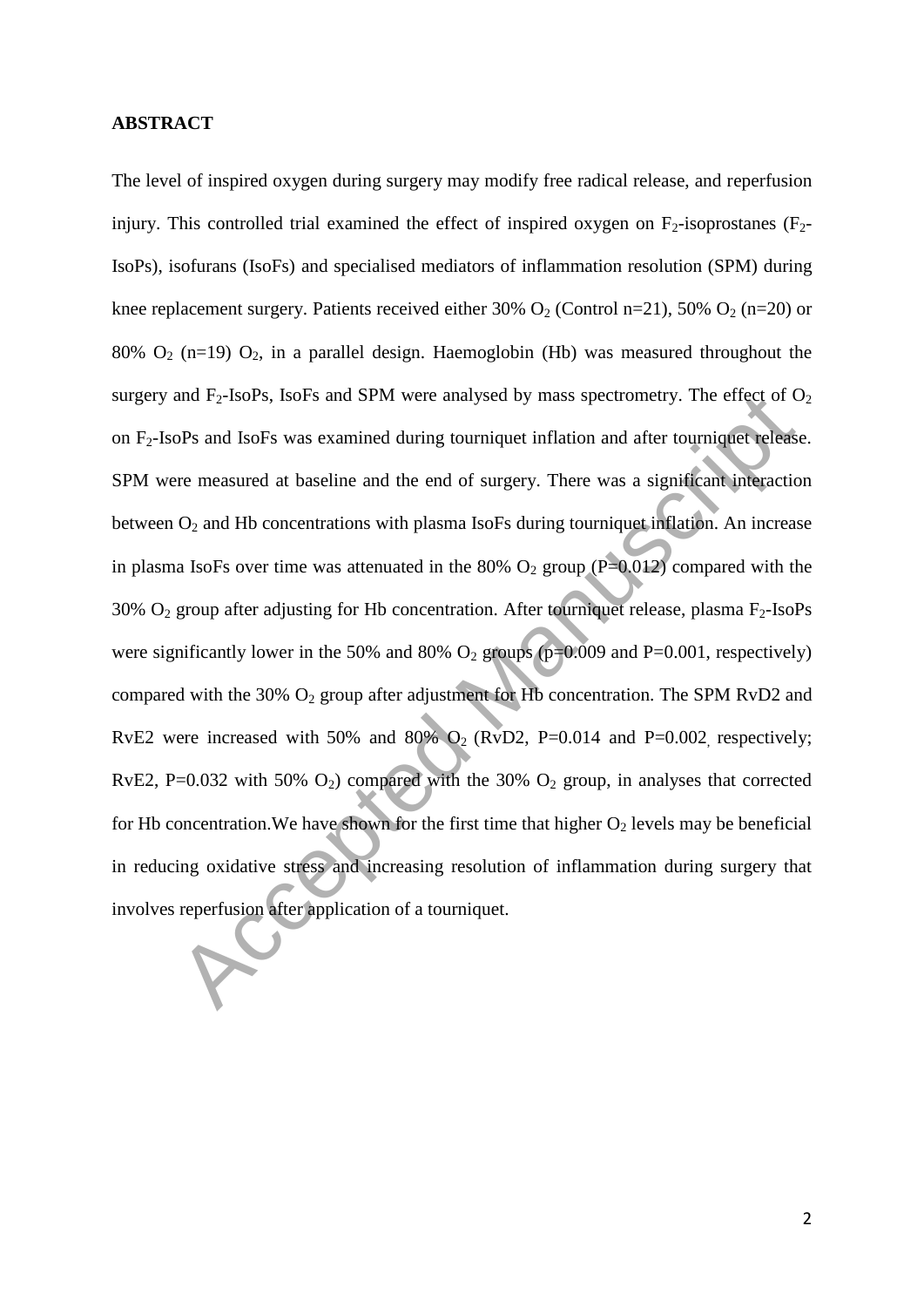**Key words:** inspired oxygen; lower limb surgery; oxidative stress; reperfusion injury;  $F_2$ -Isoprostanes, isofurans, resolvins, tourniquet inflation.

Accepted Manuscrit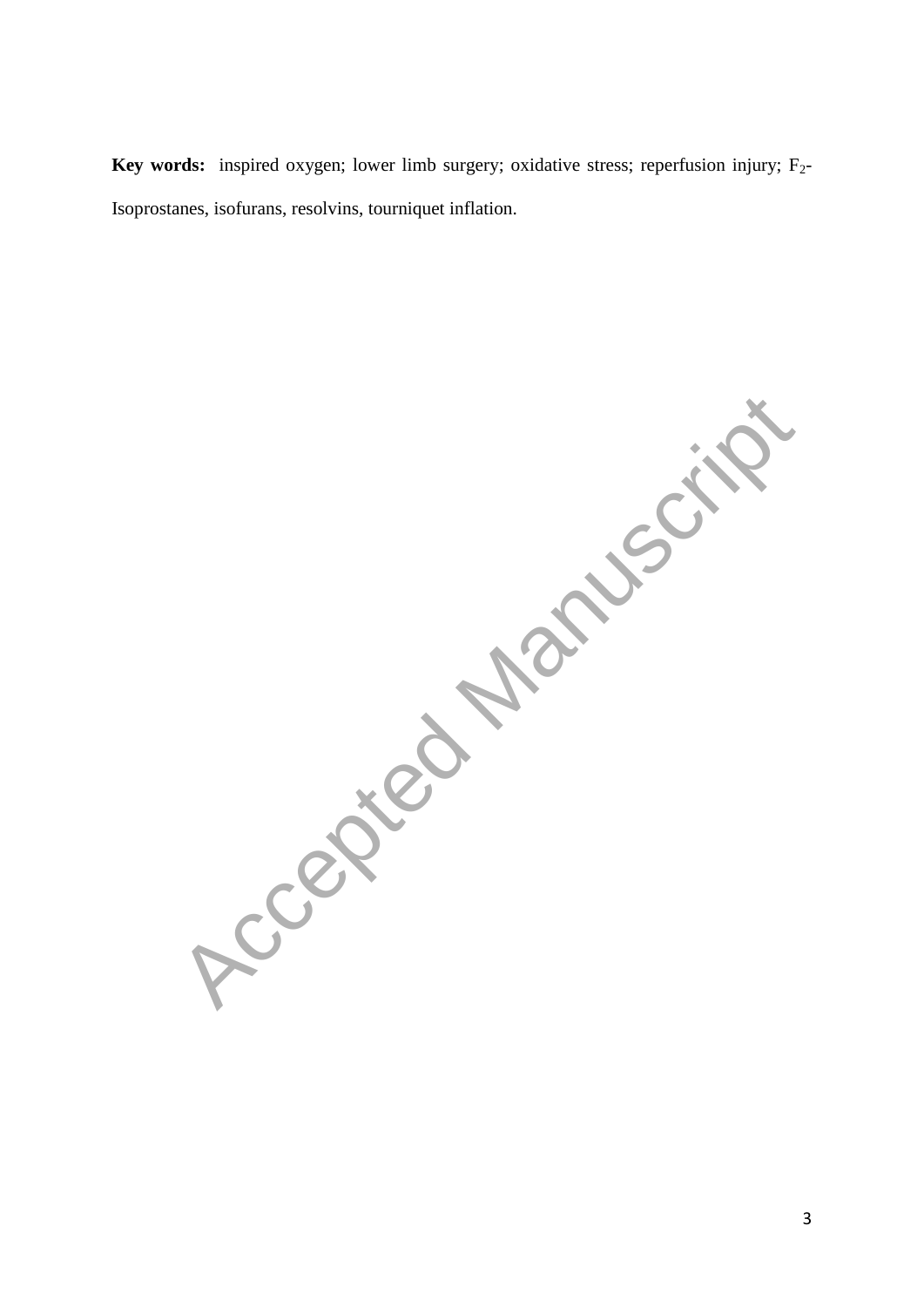#### **INTRODUCTION**

Reperfusion injury is commonly encountered in surgical practice, including organ transplantation, coronary artery bypass surgery, free tissue transfers, and with the use of pneumatic tourniquets in orthopaedic practice[1, 2]. Short periods of ischaemia are well tolerated but when severe and prolonged, remote organ injury and whole-body inflammation may ensue[3]. The inflammatory response as a result of surgery has evolved to maximise healing potential and survival [4], but if excessive may be deleterious. [5] The patterns and magnitude of postoperative inflammatory responses appear to be predictive of adverse outcomes [5-8]. Hence, different strategies with a view to abrogating the inflammatory response and to limit tissue damage associated with reperfusion have been reported [9-11].

Oxidative stress due to the generation of toxic free radicals is one of the hallmarks of reperfusion injury[12]. F<sub>2</sub>-isoprostanes (F<sub>2</sub>-IsoPs) are currently the most reliable biomarkers of oxidative stress status and lipid peroxidation *in vivo* [13]<sup>[14]</sup>. They formed from arachidonic acid, have some biological activity and may also act as mediators of oxidant injury [15, 16]. Isofurans (IsoFs) are also formed from arachidonic acid. They are chemically related to  $F_2$ -IsoPs, and their synthesis is favoured at higher oxygen tensions [17]. The resolution of inflammation is an active process that involves synthesis of specialized proresolving mediators (SPM) that promote the restoration of normal cellular function following inflammation and tissue injury. [18-20]. Dysregulation in SPM synthesis and signaling has been implicated in many disease states including immune suppression, chronic inflammation, organ fibrosis[19] and dementia<sup>[21]</sup>. The clinical relevance of  $F_2$ -IsoPs, IsoFs and SPM in reperfusion injury has not been investigated in detail and is at present undetermined. de of postoperative inflammatory responses appear to be predictive of advers [5-8]. Hence, different strategies with a view to abrogating the inflammato and to limit tissue damage associated with reperfusion have been rep

Oxygen administration under anaesthesia is ubiquitous but it is unclear whether alteration of oxygen concentrations at the time of reperfusion of ischaemic tissues can influence the production of free radicals and subsequent immune system activation. Both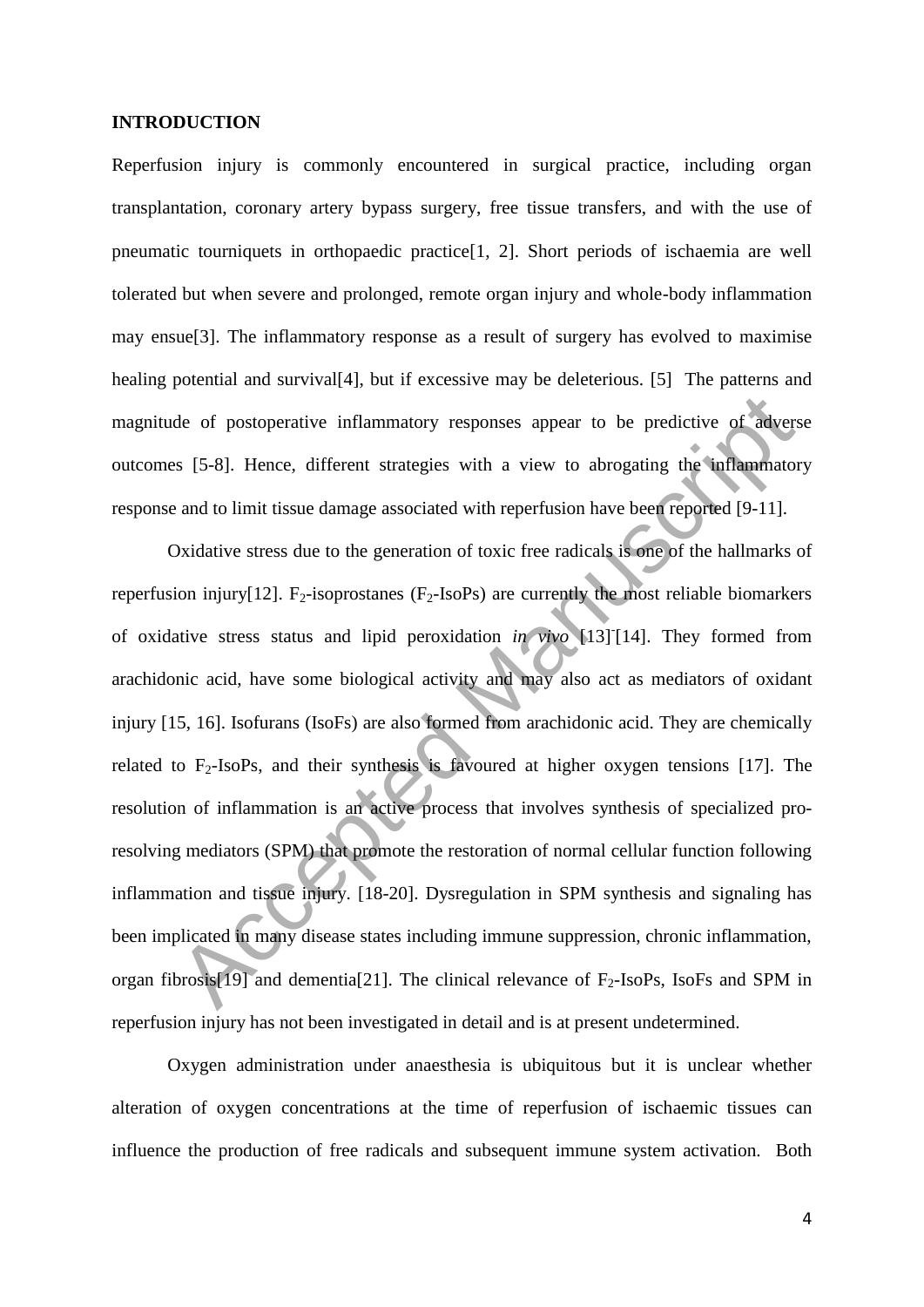hyperoxic and hypoxaemic reperfusion have been suggested as strategies to attenuate the injury[9, 22-24], with the latter demonstrating some promise. In patients undergoing upper limb surgery with the use of a tourniquet, we have shown a positive relationship between plasma IsoFs concentrations and oxygen tension that was negatively influenced by haemoglobin, suggesting a buffering effect [25]. In patients undergoing lower limb surgery with the use of a tourniquet, we have demonstrated decreased concentrations of IsoPs and increased IsoFs in patients undergoing general anaesthesia compared to spinal anaesthesia [26], likely due to higher oxygen tensions during general anaesthesia.

In this controlled trial we aimed to determine whether IsoPs and IsoFs, as well as SPM concentrations would be influenced by altering inspired oxygen concentrations prior to reperfusion, in patients undergoing lower limb surgery that associated with a greater blood volume and potentially a larger reperfusion injury.

#### **METHODS**

### **Patient Selection**

Patients were recruited from the preanaesthesia assessment clinic at Royal Perth Hospital, at least two weeks prior to surgery. Eligible patients were required be of American Society of Anaesthesiology class 1 or 2, undergoing elective total knee replacement under general anaesthesia where the indication was osteoarthritis of the knee, requiring the use of a pneumatic arterial tourniquet for a minimum of 60 minutes. Exclusion criteria included planned total intravenous anaesthesia, active systemic infection, surgery for a suspected prosthesis infection, use of immunosuppressive or disease-modifying medication, nonsteroidal anti-inflammatory drugs (NSAIDs) within the previous 48h, body mass index (BMI)  $>40$ kg/m<sup>2</sup>, chronic renal impairments with creatinine  $>125$ mmol/L, diagnosed or suspected obstructive sleep apnoea, the possible need for a fractional inspired oxygen concentration Example I also to higher oxygen tensions during general anaesthesia.<br>
This controlled trial we aimed to determine whether IsoPs and IsoPs, as well<br>
incentrations would be influenced by altering inspired oxygen concentratio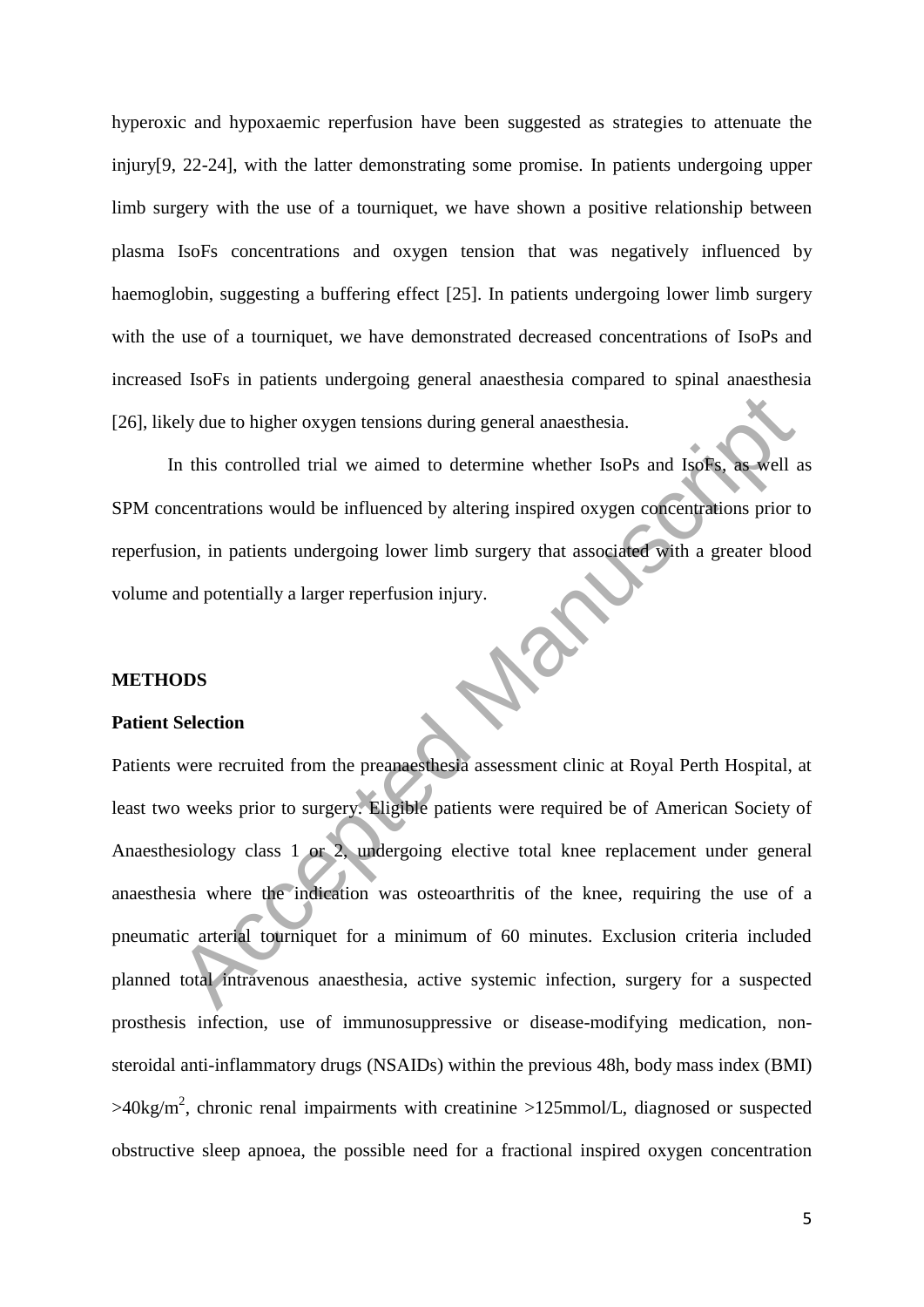greater than 0.3, or the likely requirement for multiple tourniquet episodes. Patients were advised to cease the consumption of NSAIDS or COX 2 inhibitors for 48 hours prior to surgery. Sixty patients were randomized using a computer-generated number sequence and allocated via an opaque sealed envelope to either 30%, 50% or 80% inspired oxygen concentration. Study personnel were not involved in providing anaesthesia to the study participants and gas administration equipment and monitoring was concealed from the investigators to maintain blinding where possible. Patients provided written informed consent prior to surgery.

The study was approved by the human research ethics committee of the South Metropolitan Area Health Service, Perth, Western Australia (EC 2008/211), and registered with the Australia and New Zealand Clinical Trials Registry (ACTRN12617000306314).

## **Anaesthesia and Study Interventions**

General anaesthesia induction was performed using fentanyl 1-2µg/kg (or alternative opioid), propofol 2-3mg/kg and midazolam co induction up to a maximum of 1mg. An appropriately sized endotracheal tube or laryngeal mask airway was inserted after adequate depth of anaesthesia and muscle relaxation was achieved (where necessary). Anesthesia maintenance comprised inhalation of sevoflurane in an oxygen/air mix to achieve end-tidal sevoflurane concentrations of 1.9–2.3%. Patients received intraoperative supplemental narcotic analgesia (fentanyl, hydromorphone or morphine) and paracetamol. NSAIDS and Parecoxib, where prescribed, were only given after the final blood sample was taken 35 minutes post-tourniquet release. Peripheral nerve blocks including femoral, adductor canal and sciatic nerve blocks were performed at the discretion of the anaesthetist. Routine antiemetics were allowed, except for dexamethasone which was contraindicated by the study protocol. After the induction of anesthesia, a 16-gauge cannula for blood sampling was inserted into the contralateral arm replacing the original cannula use for induction of anaesthesia. Tramadol, surgery.<br>
The study was approved by the human research ethics committee of the Sou<br>
bilitan Area Health Service, Perth, Western Australia (EC 2008/211), and register<br>
Australia and New Zealand Clinical Trials Registry (ACT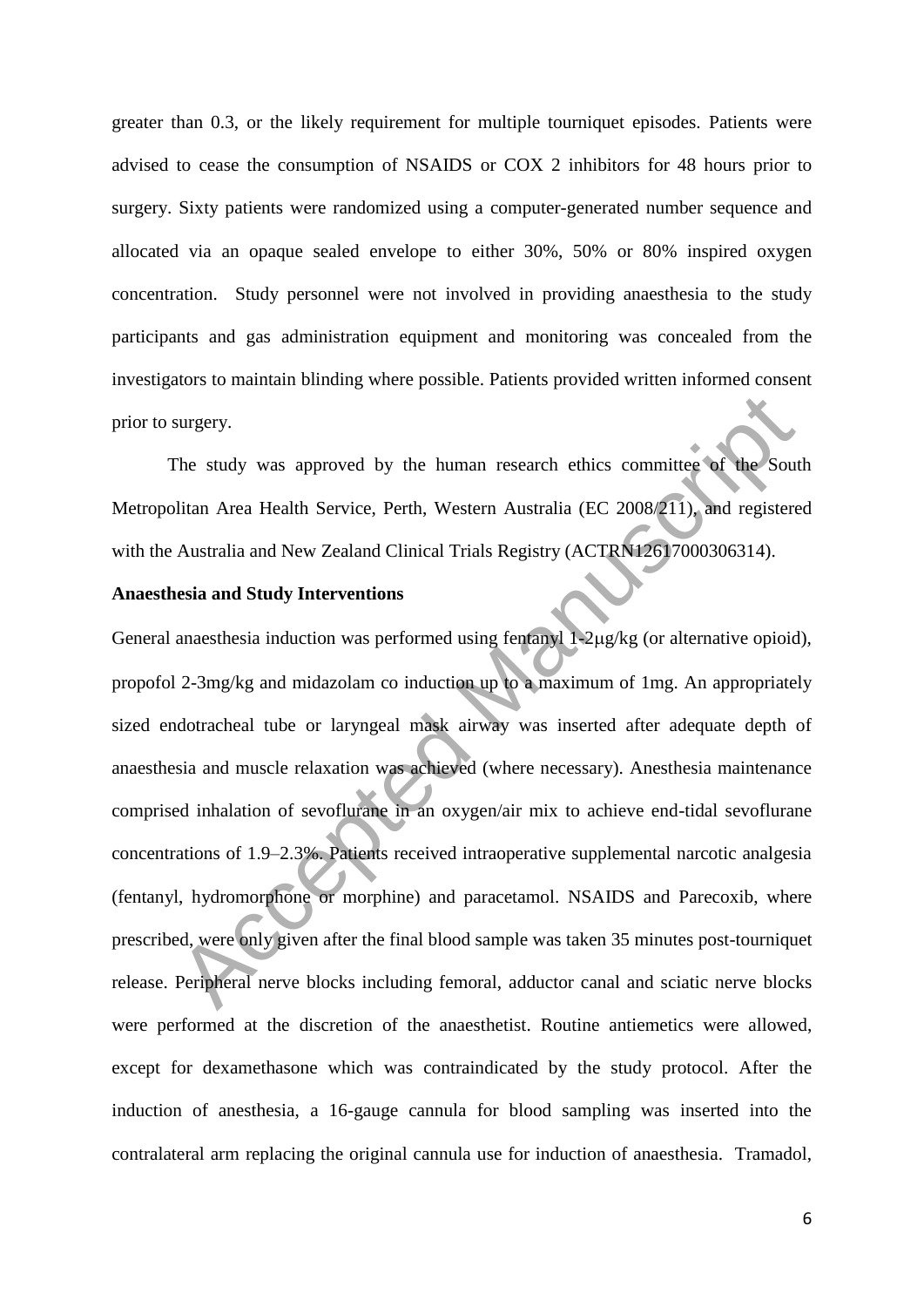ketamine, desflurane and nitrous oxide were avoided throughout the sampling period. In all patients the fractional inspired oxygen concentration was initially set at 30%. An arterial tourniquet was inflated to 300-350 mmHg (depending upon systolic blood pressure) for the purpose of haemostasis during the surgical procedure. Approximately 30 minutes prior to the deflation of the pneumatic tourniquet, the inspired oxygen concentration was either maintained at 30% or changed to 50% or 80% depending on the randomisation group of the patient. The target FiO2 was then maintained until emergence from general anaesthesia. Patients were transferred to the post-anaesthesia care unit (PACU) and received oxygen by facemask at 6 L/min until recovered from anaesthesia and deemed fit for discharge from the PACU.

Venous blood samples and blood gas concentrations were taken as shown in Figure 1: T1, prior to induction of anaesthesia on room air before administration of any sedative agents; T2**,** immediately prior to change in oxygen concentration, which was approximately 30 min before tourniquet release; T3**,** 10 min post oxygen concentration change; T4**,** 20 min post oxygen concentration change; T5**,** 30 min post oxygen concentration change and immediately prior to tourniquet release; T6**,** 5 min post tourniquet release; T7**,** 15 min posttourniquet release; and T8**,** 35 min post-tourniquet release. Samples at T1 to T8 included analysis of venous blood gas concentrations and plasma IsoFs and  $F_2$ -IsoPs. Plasma SPMs were measured at T1 and T8. were transferred to the post-anaesthesia care unit (PACU) and received oxygen<br>
k at 6 L/min until recovered from anaesthesia and deemed fit for discharge from t<br>
venous blood samples and blood gas concentrations were take

# **Statistical Power**

Based upon data from our previous study[26] and variability of plasma levels of  $F_2$ -IsoPs and IsoF's in our laboratory, we estimated that with 3 randomised groups observed over 4 time points (3 intervals), there is sufficient power using a repeated measures design to detect a small change in  $F_2$ -IsoP or IsoF concentration (100 units or 1.25% change) as statistically significant with power greater than 0.90 if 60 patients were block randomised into three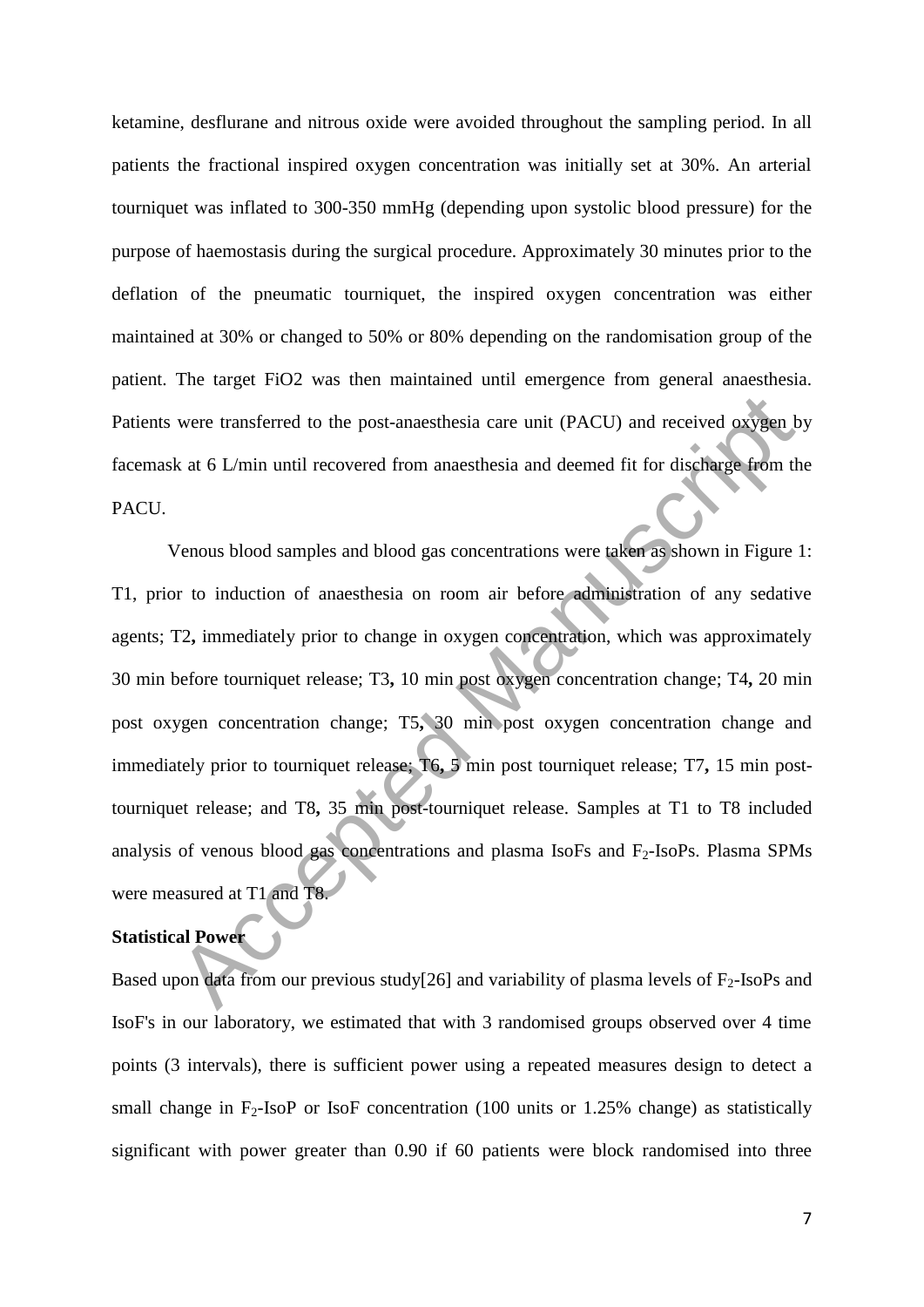groups of 20. We block randomized 66 patients in three groups of 22 to allow for 10% dropout or protocol violation.

#### **Processing of Blood Samples**

Venous blood samples were drawn into 80IU of electrolyte-balanced heparin solution (PICO 50; Radiometer Medical ApS, Copenhagen, Denmark) and oxygen tension (venous oxygen partial pressure, PvO2), sodium, potassium, chloride, lactate, glucose and haemoglobin (Hb) were analyzed on a Radiometer ABL 800FLEX automated point-of-care device (Radiometer Medical ApS, Copenhagen, Denmark).

# **Measurement of Plasma F2-Isoprostanes and Isofurans**

Blood samples for  $F_2$ -IsoPs and IsoFs (T1 to T8) were collected into ice-cold tubes containing ethylenediaminetetracetic acid (EDTA), reduced glutathione and butylated hydroxytoluene and then centrifuged at 4 °C and the plasma was stored at −80 °C until assay. 15-F<sub>2t</sub>-IsoP (8-iso-PGF2 $\alpha$ ) and 15-F<sub>2t</sub>-IsoP-d4 (8-iso-PGF<sub>2 $\alpha$ </sub>-d4) were purchased from Cayman Chemicals (Ann Arbor, MI, USA). Pentafluorobenzylbromide and N,Ndiisopropylethylamine were purchased from Sigma Chemicals (St. Louis, MO, USA). The silylating agent N,O-bis-(trimethylsilyl)trifluoroacetamide with 1% trimethylchlorosilane was purchased from Pierce Chemicals (Rockford, IL, USA). Certify II cartridges were from Varian (Lake Forest, CA, USA). All solvents were of HPLC grade. IsoF standards were provided by Professor L.J. Roberts II (Department of Pharmacology, Vanderbilt University, Nashville, TN, USA) [24]. Total (free plus esterified) IsoFs and  $F_2$ -IsoPs were measured by gas chromatography–mass spectrometry (GCMS) using electron-capture negative ionization and a modification of our previously reported method [27]. Samples from each study participant were assayed in the one batch. Briefly, internal standard  $(5ng, 15-F_{2t}S_0P-d_4)$  was added to plasma (200μl) and samples were hydrolysed with potassium hydroxide in alyzed on a Radiometer ABL 800FLEX automated point-of-care device (Radiomet ApS, Copenhagen, Denmark).<br> **Exercepted Manuscript Contains and Isofurans**<br> **Exercepted Manuscript Contains and Isofurans**<br> **Exercepted Manuscrip**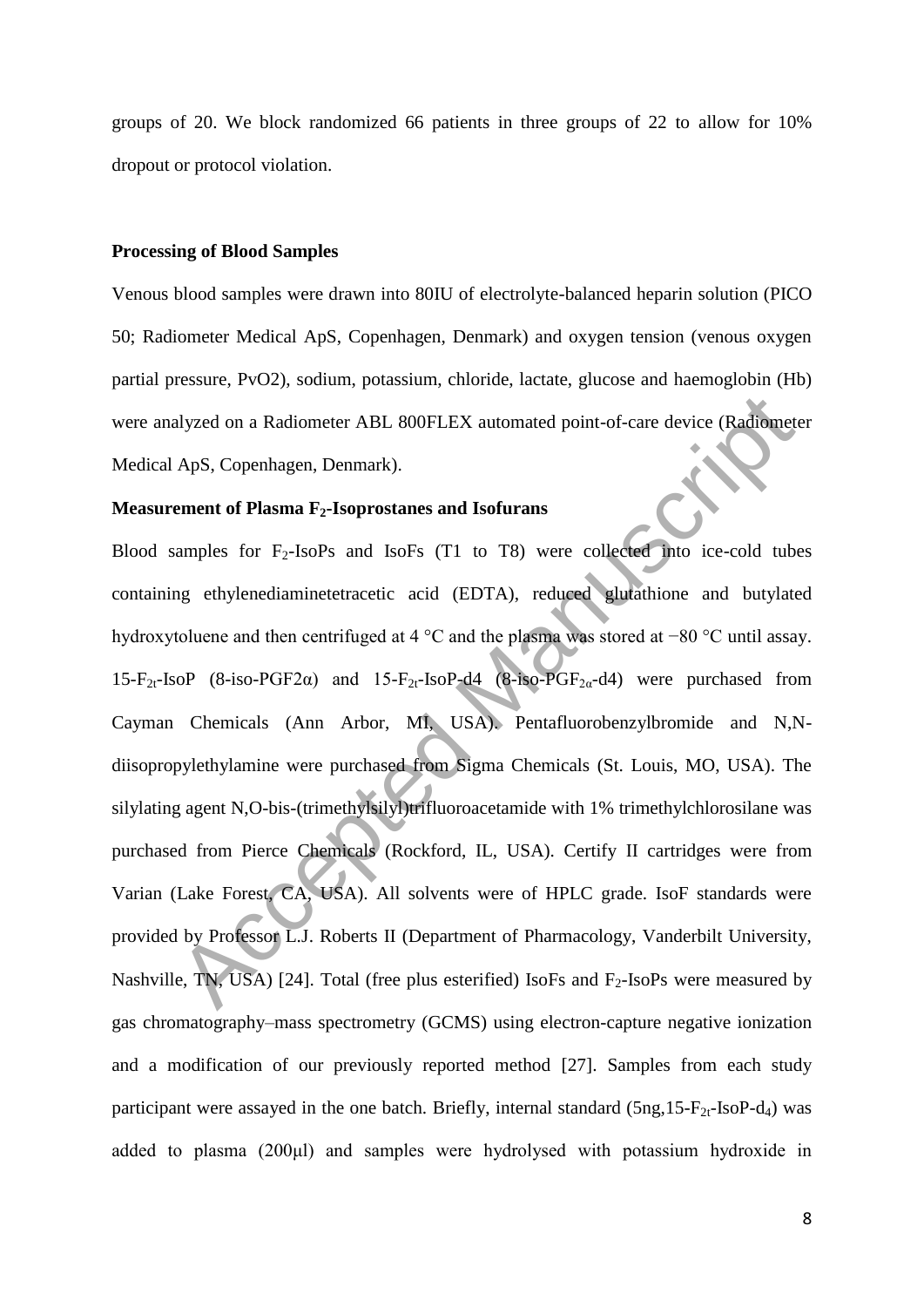methanol, acidified, and applied to pre-washed Certify II cartridges. After application of methanol:water (1:1), and hexane:ethyl acetate (75:25) the IsoFs and  $F_2$ -IsoPs were eluted with ethyl acetate:methanol (90:10), dried, and derivatised. IsoFs and  $F_2$ -IsoPs were quantitated by GCMS, using 15-F2t-IsoP-d4 (5 ng) as internal standard and monitoring ions at m/z 569, 573, and 585, for  $F_2$ -IsoP, 15- $F_{2t}$ -IsoP-d4, and IsoF, respectively. The intra-assay and inter-assay coefficients of variation were 8% and 5.6% for plasma  $F_2$ -IsoPs, and 9%, and 10% for IsoFs.

#### **Measurement of Plasma SPM**

Blood samples were collected into EDTA on ice, centrifuged immediately and the plasma aliquoted and stored at  $-80^{\circ}$ C until assay. All samples from each participant were assayed in the one batch at the completion of the study. Plasma (1ml) was acidified to pH 3 and applied to a Bond Elut C18 solid-phase extraction cartridge (Agilent Technologies, Lake Forrest, CA, USA). The SPM were eluted with 2 mL ethyl acetate, dried under nitrogen and reconstituted for analysis by liquid chromatography tandem mass spectrometry (LC-MS/MS). SPM included 18-hydroxyeicosapentaenoic acid (18-HEPE), resolvin E2 (RvE2), resolvin E3 (RvE3), 18R-resolvin E3 (18R-RvE3), 17-hydroxydocosahexaenoic acid (17-HDHA), resolvin D1 (RvD1), 17R-resolvin D1 (17R-RvD1), and resolvin D2 (RvD2). SPM were analysed and quantified using LC-MS/MS on a Thermo Scientific TSQ Quantum Ultra triple quadrupole LC-MS system (Thermo Scientific) equipped with an electrospray ionization source operated in the negative-ion mode as previously described [28]. The LC-MS/MS chromatogram of each SPM standard and a representative plasma sample identified by retention time and multiple reaction monitoring (MRM) using two product ions, in addition to full mass spectral data that were used to identify characteristic MS-MS fragmentation patterns and diagnostic ions used for identification in human plasma, is available as Supplemental Data Data online ement of Plasma SPM<br>
amples were collected into EDTA on ice, centrifuged immediately and the plasm<br>
d and stored at -80°C until assay. All samples from each participant were assayed<br>
batch at the completion of the study. P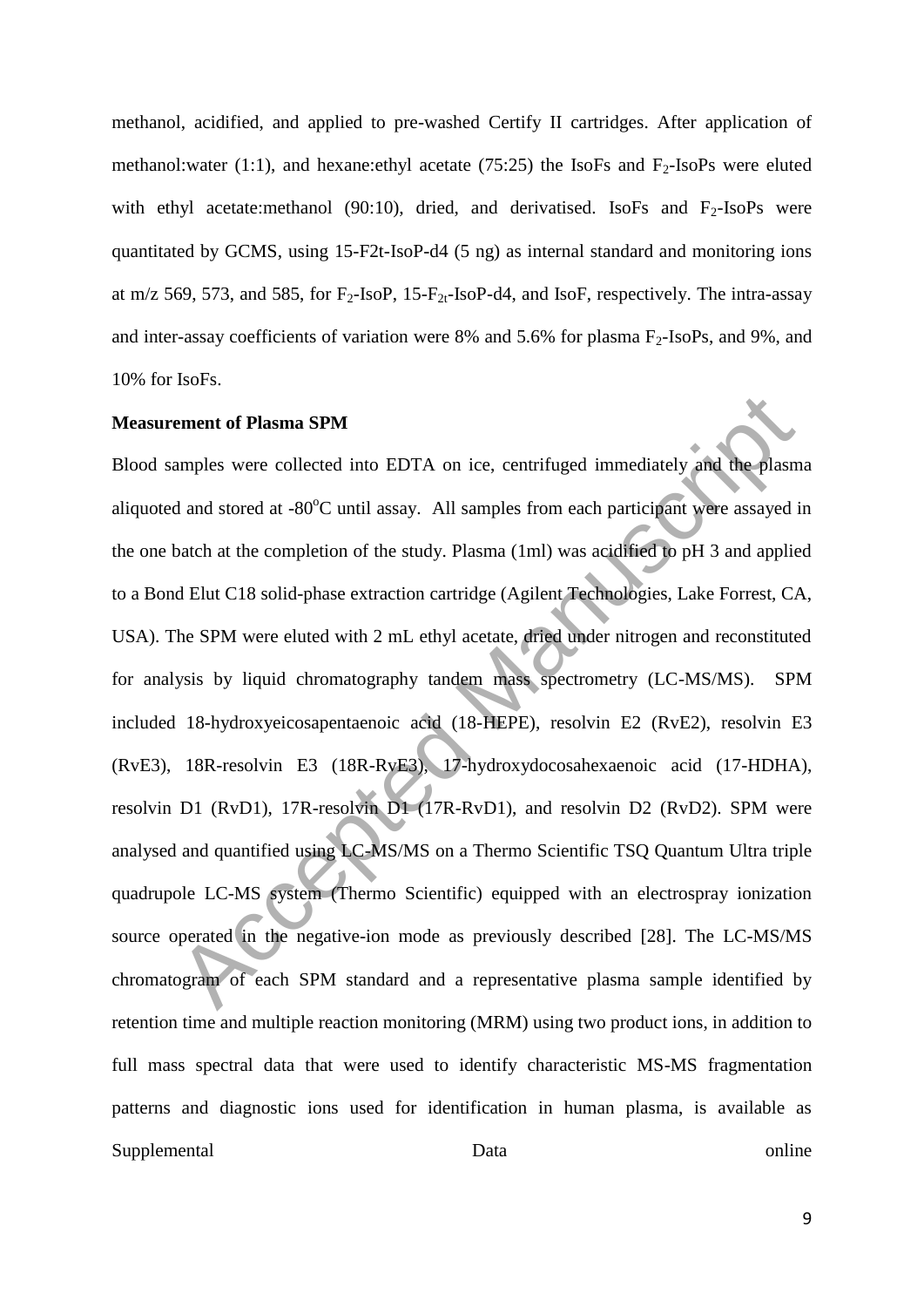http://www.jlr.org/content/suppl/2014/09/03/jlr.M045583.DC1.html (see Supplemental Data in Reference [28]). Instrument control and data acquisition were performed with Xcalibur 2.0.7 software. The limit of detection and limit of quantitation for 18-HEPE, 17-HDHA, and 14-HDHA, were 8 and 15 pg/mL, respectively, and for all other SPM, 15 pg/mL and 20 pg/mL, respectively.

## **Statistical Analysis**

All data were checked for normality and where necessary transformed using a natural logarithm for parametric analysis. Categorical data were examined using χ2 analysis. Haemolysed samples were excluded from the analysis and there was no significant association between the haemolysis and the intervention group  $(P=0.932)$ . Between-group differences in  $F_2$ -IsoP and IsoF levels were examined over time using linear mixed models with restricted maximum likelihood estimation. This type of analysis adjusts for any differences at baseline. The analysis was conducted in 2 stages that examined the effect of different  $O_2$  levels on plasma  $F_2$ -IsoPs and IsoFs during the period that the tourniquet was applied (T2-T5) compared with (T1) and then the effect during reperfusion (T6-T8) compared with (T5) immediately prior to tourniquet release. The intervention group was treated as a fixed effect and time was treated as a random effect. This approach to the analysis was chosen because of its flexibility with respect to variable distributions, power, and ability to cope with missing data (the haemolysed samples). The linearity of continuous variables was examined using reduced cubic splines. A corrected p value of less than 0.05 was taken to indicate a statistically significant result. Given our previous finding that haemoglobin modified the relationship between oxygen concentration and plasma IsoFs and  $F_2$ -IsoPs [25] we examined the relationship using modeling that accounted for the known buffering effects of haemoglobin. Plasma F2-IsoP and IsoF were assessed with mixed-effects models that were a were checked for normality and where necessary transformed using a natural for parametric analysis. Categorical data were examined using  $\chi$  analyst systed samples were excluded from the analysis and there was no signi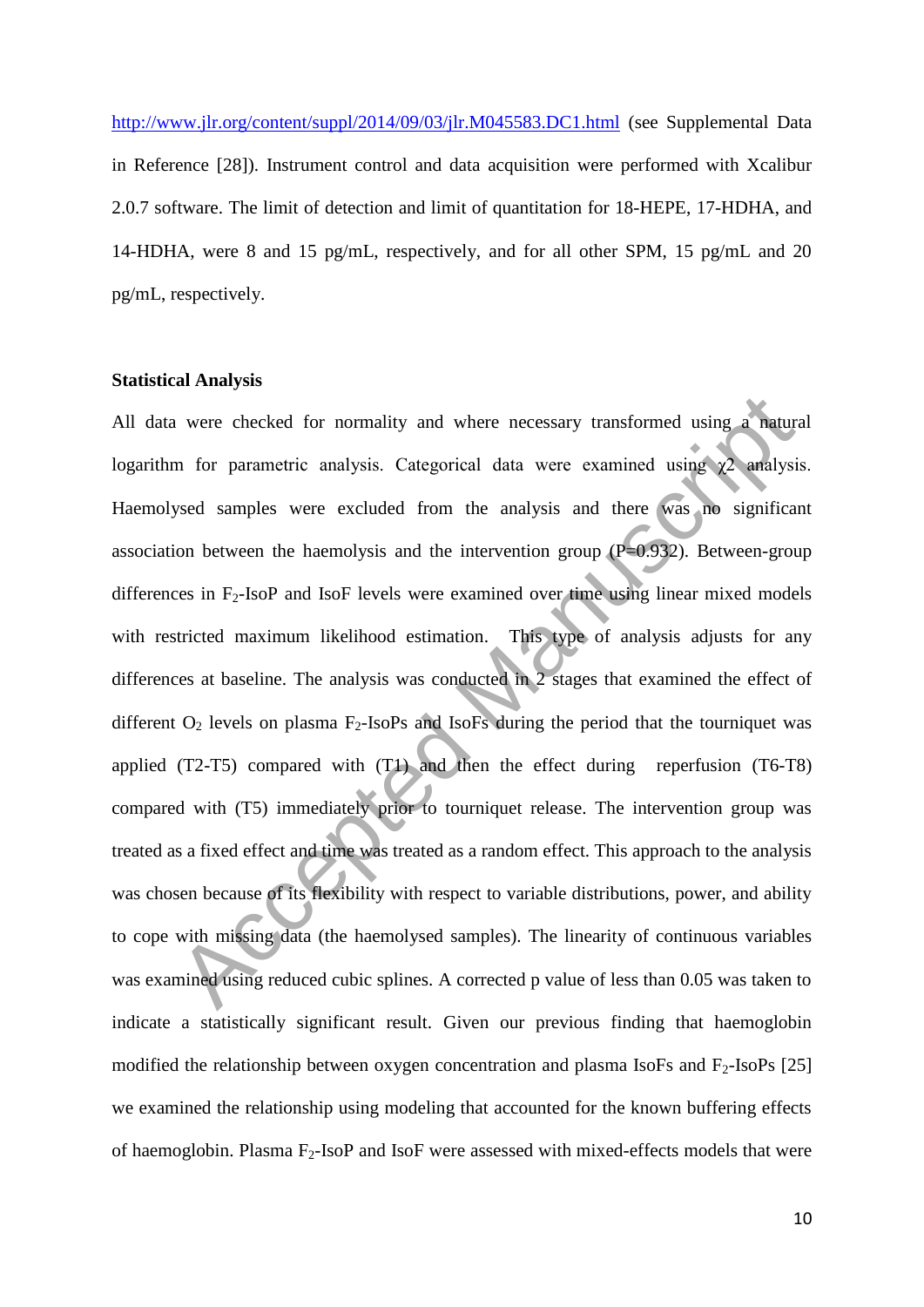constructed for main effects with interaction terms for group and time, and group and haemoglobin during the period when the tourniquet was applied and then during the period after tourniquet release.

# **RESULTS**

Table 1 shows the characteristics of the groups that were well matched for age, gender, BMI and smoking. The time taken for surgery and period during which the tourniquet was applied were not significantly different between groups. Table 2 shows the unadjusted data for plasma IsoFs and F2-IsoPs from T1-T8. There was no significant effect of gender on plasma isoprostanes ( $p=0.161$ ) or plasma isofurans ( $p=0.367$ ) during the course of the study.

# **Plasma Isofurans and F2-isoprostanes during application of the tourniquet**

Table 3 shows that after adjusting for haemoglobin concentration, there was a significant association between oxygen concentration and plasma IsoFs, but not  $F_2$ -IsoPs, during the period when the tourniquet was inflated. Figure 2a (showing fitted values derived from the regression model) shows that compared with the 30%  $O_2$  group there was an attenuation of the linear increase over time in the 80%  $O_2$  (Group\* Time interaction = -0.0014, P=0.130) and a further significant attenuation due to the effects haemoglobin in the 80%  $O_2$  group (Group \*haemoglobin interaction =  $-0.016$ , P=0.012) (Table 3). In contrast, compared with the 30%  $O_2$  group there was no difference in plasma  $F_2$ -IsoPs over time in response to 50% or 80%  $O_2$  (Group\* Time interactions (P=0.102 and 0.491, respectively) and no significant interactions of 50% or 80%  $O_2$  with haemoglobin (P=0.283 and 0.780, respectively) (Table 3) shows the characteristics of the groups that were well matched for age, gender, B<br>king. The time taken for surgery and period during which the tourniqued was appli<br>k significantly different between groups. Table 2 shows t

## **Plasma Isofurans and F2-isoprostanes after release of the tourniquet.**

There was no significant difference in plasma IsoFs between the groups before or after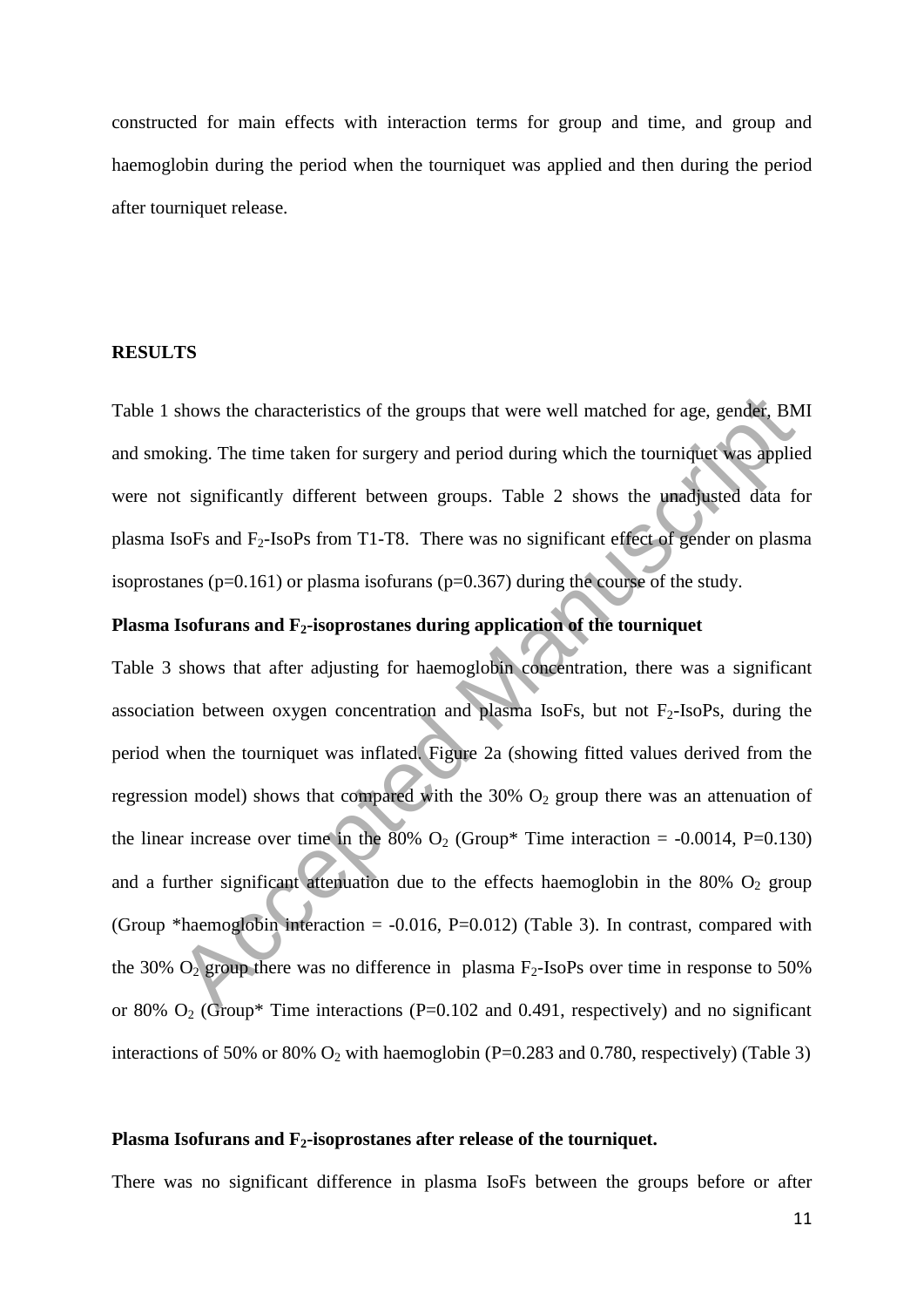adjustment for haemoglobin (Table 4). In contrast, compared with the 30%  $O_2$  group plasma  $F_2$ -IsoPs were significantly attenuated over time in the 80 %  $O_2$  group (Group\*Time interaction  $=$ -0.0025, P=0.030) and there was a significant attenuation in the 50% and 80%  $O<sub>2</sub>$  groups due to haemoglobin (Group\*haemoglobin interaction, P=0.009 and P=0.001, respectively) when compared with the  $30\%$  O<sub>2</sub> group (Table 4). Figure 2b (showing fitted values derived from the model) shows that after adjusting for haemoglobin concentration the linear increase in plasma  $F_2$ -IsoPs over time was significantly diminished in the 50% and  $80\%$  O<sub>2</sub> groups.

#### **Plasma SPM and the effects of inspired O<sup>2</sup>**

The unadjusted data for the SPM 17-HDHA, 18-HEPE, RvD1, 17-RvD1, RvD2, RvE3 and 18-RvE3 at T1 and T8 (baseline and post-surgery, respectively) are shown in Table 5. There were significant effects of increased inspired  $O_2$  on plasma RvD2 and RvE2, such that 50% and 80%  $O_2$  resulted in an increase in RvD2 (P=0.014 and P=0.002, respectively), and 50%  $O_2$  increased RvE2 (P=0.032) compared with the 30%  $O_2$  group, with these relationships modified by haemoglobin concentration (Table 6, Figure 2c and 2d). SPM and the effects of inspired  $O_2$ <br>djusted data for the SPM 17-HDHA, 18-HEPE, RvD1, 17-RvD1, RvD2, RvE3 a<br>at T1 and T8 (baseline and post-surgery, respectively) are shown in Table 5. The<br>inficant effects of increased i

Given the relationship between plasma  $F_2$ -IsoPs and inspired oxygen after release of the tourniquet was released we examined whether release of  $F_2$ -IsoPs modified the effect of inspired oxygen on RvD2 and RvE2. The relationship between RvD2 and inspired oxygen remained significant at 50% (P=0.010) and 80% (P=0.002) but higher plasma  $F_2$ -IsoPs was associated with a significantly lower RvD2 (Ln  $F_2$ -IsoPs co-efficient = -8.67 (-17.0, -0.35), P=0.041). The effect of plasma  $F_2$ -IsoPs on RvE2 was not significant (Ln  $F_2$ -IsoPs coefficient =  $-6.20$  ( $-14.87$ , 2.46), P=0.161).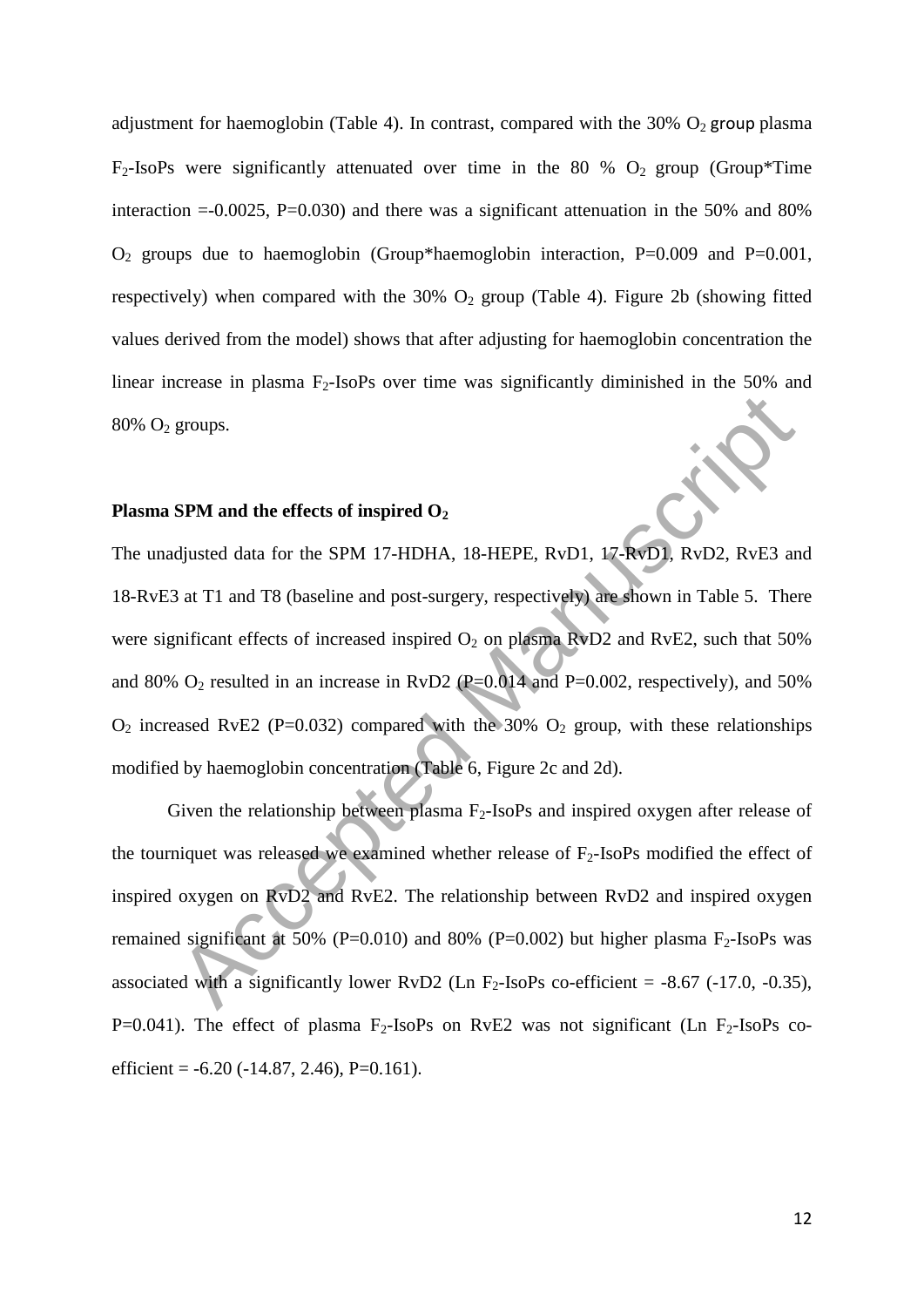#### **DISCUSSION**

We have shown for the first time that in the setting of knee replacement surgery there is a significant effect of higher oxygen concentrations on oxidative stress and mediators of inflammation resolution. Firstly, during the period of tourniquet application 80%  $O<sub>2</sub>$ suppressed the increase in plasma IsoFs over time when compared with  $30\%$  inspired  $O_2$ . Secondly, 50% and 80%  $O_2$  associated with lower levels of  $F_2$ -IsoPs after tourniquet release compared with the 30% O<sup>2</sup> group. Lastly, the SPM RvD2 and RvE2 measured at baseline and after surgery showed that higher inspired  $O<sub>2</sub>$  during surgery significantly increased levels of these SPMs. Most importantly, all these relationships were significantly affected by haemoglobin levels during surgery.

There have been some concerns regarding the effects of oxygen therapy in the hospital setting. A meta-analysis of 25 randomised controlled trials that enrolled 16,037 patients showed liberal oxygen therapy increased in-hospital and 30 day mortality across a broad range of acute illnesses without improving other important outcomes, such as disability, risk of hospital-acquired pneumonia, risk of hospital-acquired infections, or length of hospital stay[29]. This scenario differs from that of patients undergoing surgery that may be exposed to high oxygen levels for shorter periods of time. A recent metanalysis showed that administration of 80% compared to 30% inspired oxygen did not impose safety related issues in adult patients undergoing surgical procedures [30]. The effect of increased inspired oxygen levels during surgery and the possible effects on reperfusion injury that may be due to induced oxidative stress has not been examined in the setting of lower limb surgery. gery showed that higher inspired O<sub>2</sub> during surgery significantly increased levels<br>PMs. Most importantly, all these relationships were significantly affected<br>Iobin levels during surgery.<br>There have been some concerns rega

To date, there is only one report examining the effects of reperfusion on oxidative stress in response to lower leg ischaemia in humans. That study did not examine the effects of different oxygen concentrations but found that lower leg ischaemia for 20 minutes did not cause oxidative stress assessed by measuring muscle malondialdehyde [31]. Malondialdehyde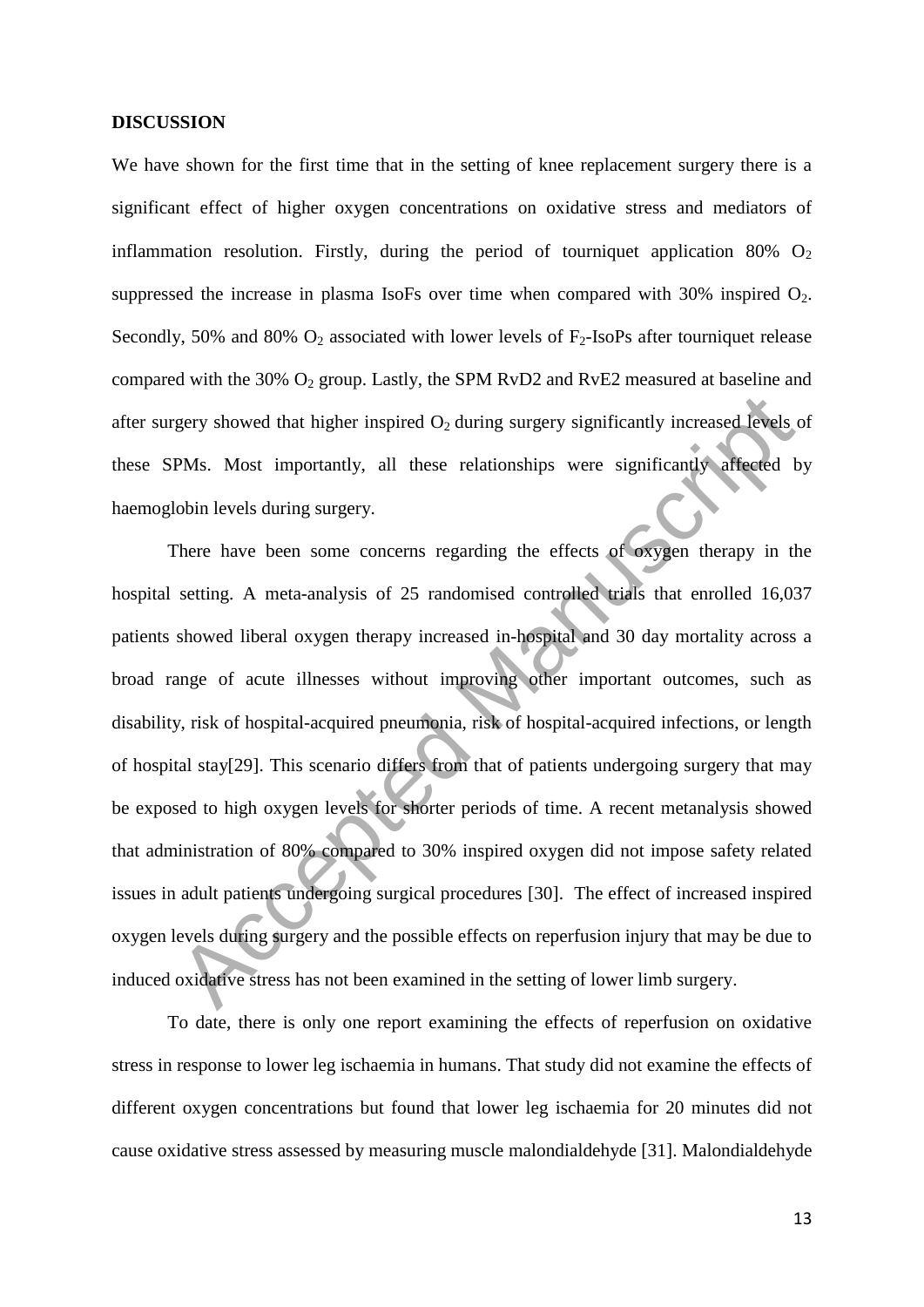has been shown to be a poor maker of oxidative stress [32] whereas serial measurements of F2-IsoPs and IsoFs such as those obtained in this study are considered to be reliable measures of oxidative stress [33]. Our study in patients undergoing knee surgery comparing the effects of spinal or general anaesthesia on  $F_2$ -IsoPs and IsoFs showed that  $F_2$ -IsoPs were reduced and IsoFs increased with general anaesthesia [26]. We suggested that the differences between spinal and general anaesthesia patients may have been due to increased inspired oxygen during general anaesthesia. The current randomized controlled trial showed that upon reperfusion  $F_2$ -IsoPs are reduced with with higher inspired oxygen (80%) but we did not observe a differential effect of of higher oxygen (80%) on IsoFs during reperfusion. Differences in the study design, levels of inspired oxygen between the studies, adjusting for the effects of haemoglobin and the timing and number of blood samples collected after tourniquet release could account for the different results between the studies.

This study confirmed our observation [25] that haemoglobin plays an important role in modifying the effect of different inspired oxygen levels on F<sub>2</sub>-IsoPs and IsoFs during arm surgery. However, there are important differences between the two studies in terms of the timing when the blood samples were taken. The present study collected a larger number of blood samples, both when the tourniquet was applied and during reperfusion that allowed separate analysis of each period during surgery. Analysis during the period of tourniquet application showed that compared with the  $30\%$   $O_2$  group and after adjusting for haemoglobin concentration, the linear increase in plasma IsoFs over time was significantly attenuated in the 80%  $O_2$  group.  $F_2$ -IsoPs were unaffected by different oxygen levels during the period of ischaemia. In contrast, during reperfusion 50% and 80% oxygen attenuated the time related increase in  $F_2$ -IsoPs seen with 30% oxygen, without affecting plasma IsoFs. These results suggest that high levels of inspired oxygen interact with haemoglobin and may differentially affect the pathways for oxidative stress during ischaemia and reperfusion. The ion  $F_2$ -IsoPs are reduced with with higher inspired oxygen (80%) but we did a<br>a differential effect of of higher oxygen (80%) on IsoFs during reperfusic<br>ces in the study design, levels of inspired oxygen between the stu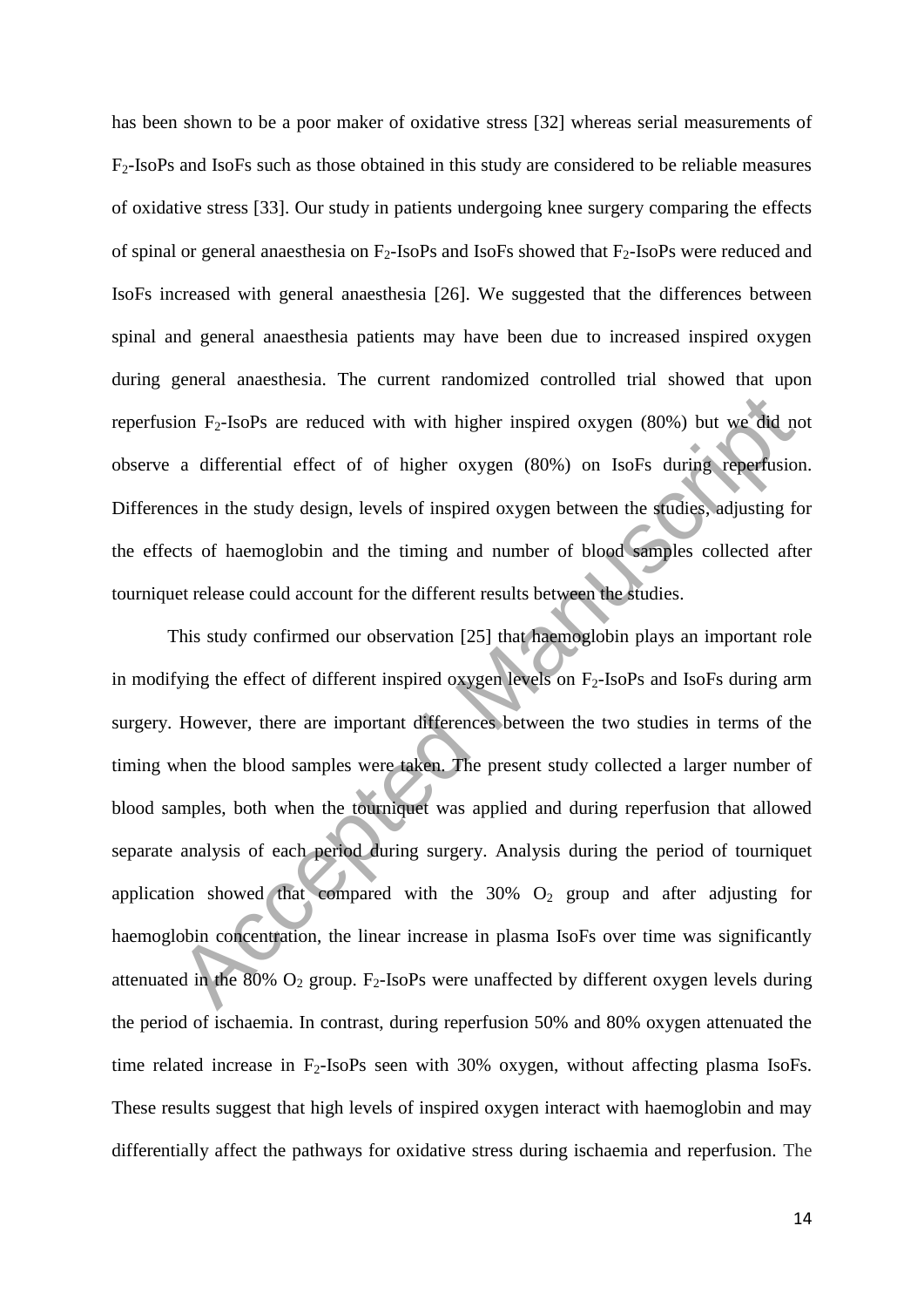findings are consistent with the biology of the haemoglobin molecule in blood that allows the carriage of 30–100 times as much oxygen bound to the haemoglobin molecule than could be transported simply in the form of dissolved oxygen in blood without haemoglobin. They also emphasise the need for multiple blood sampling during the period when tourniquet is applied and then during reperfusion to ascertain these effects.

This is the first study to examine the effects of different inspired oxygen levels on SPM. The finding that RvE2 and RvD2 are increased with higher levels haemoglobin is novel and of particular interest. A recent report showing that 17R-RvD1 levels were reduced during hypoxia reperfusion in a mouse model of sickle cell anaemia, a genetic disorder of haemoglobin characterised by hemolytic anaemia [34], is in keeping with our findings for of a positive relationship between haemoglobin and RvD2, and RvE2. Indeed, the same report indicated that treatment with 17R-RvD1 diminished hypoxia reperfusion induced kidney damage and protected against progression of vasculopathy in sickle cell mice, suggesting that SPM may be important modulators of clinical outcomes resulting from reperfusion injury. The increase in RvD2 and RvE2 with higher inspired oxygen concentration may not only be relevant to the resolution of inflammation associated with surgery, but given their antinociceptive actions may directly affect post-operative pain control [35, 36]. The negative relationship between  $F_2$ -IsoPs and RvD2 under conditions of reperfusion injury could indicate a reduction in oxidative stress upon resolution of inflammation during this period that is independent of the effects of inspired oxygen on RvD2. articular interest. A recent report showing that 17R-RvD1 levels were reduced duri<br>reperfusion in a mouse model of sickle cell anaemia, a generic disorder<br>lobin characterised by hemolytic anaemia [34], is in keeping with

In conclusion, our study shows that higher inspired oxygen levels during lower limb surgery, reduced plasma  $F_2$ -isoprostanes during reperfusion and increased specialised mediators of inflammation resolution. It can be speculated that the reduction in oxidative stress with higher inspired oxygen is due to less inflammation that may to lead to a lower incidence of post-operative complications.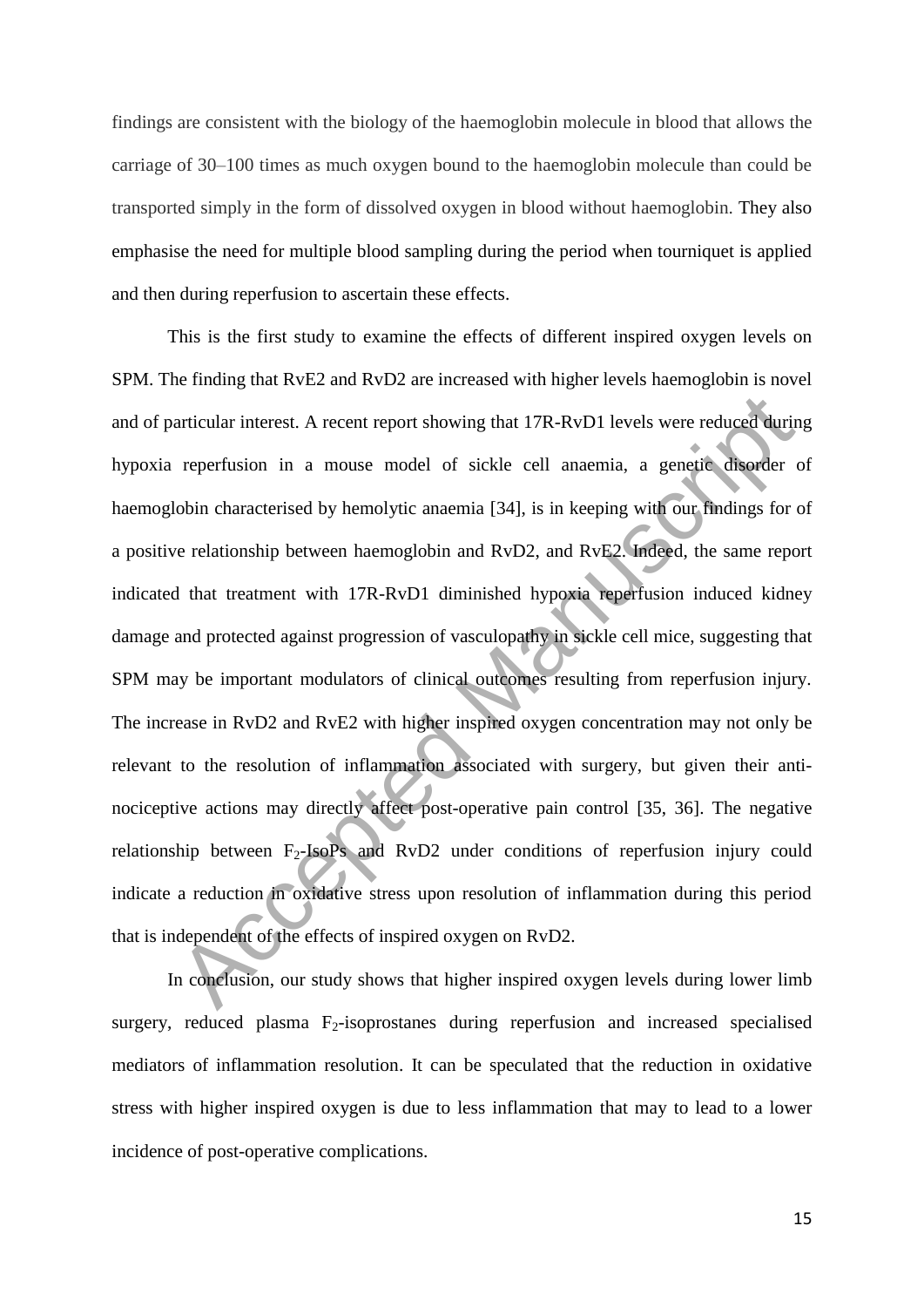# **Acknowledgements:** None

**Declarations of Interest:** None of the authors has anything to declare.

**Funding**: The study was funded by the Australian and New Zealand College of Anaesthetists Project Grant Number 12/012 and the Royal Perth Hospital Research Foundation

Accepted Manuscript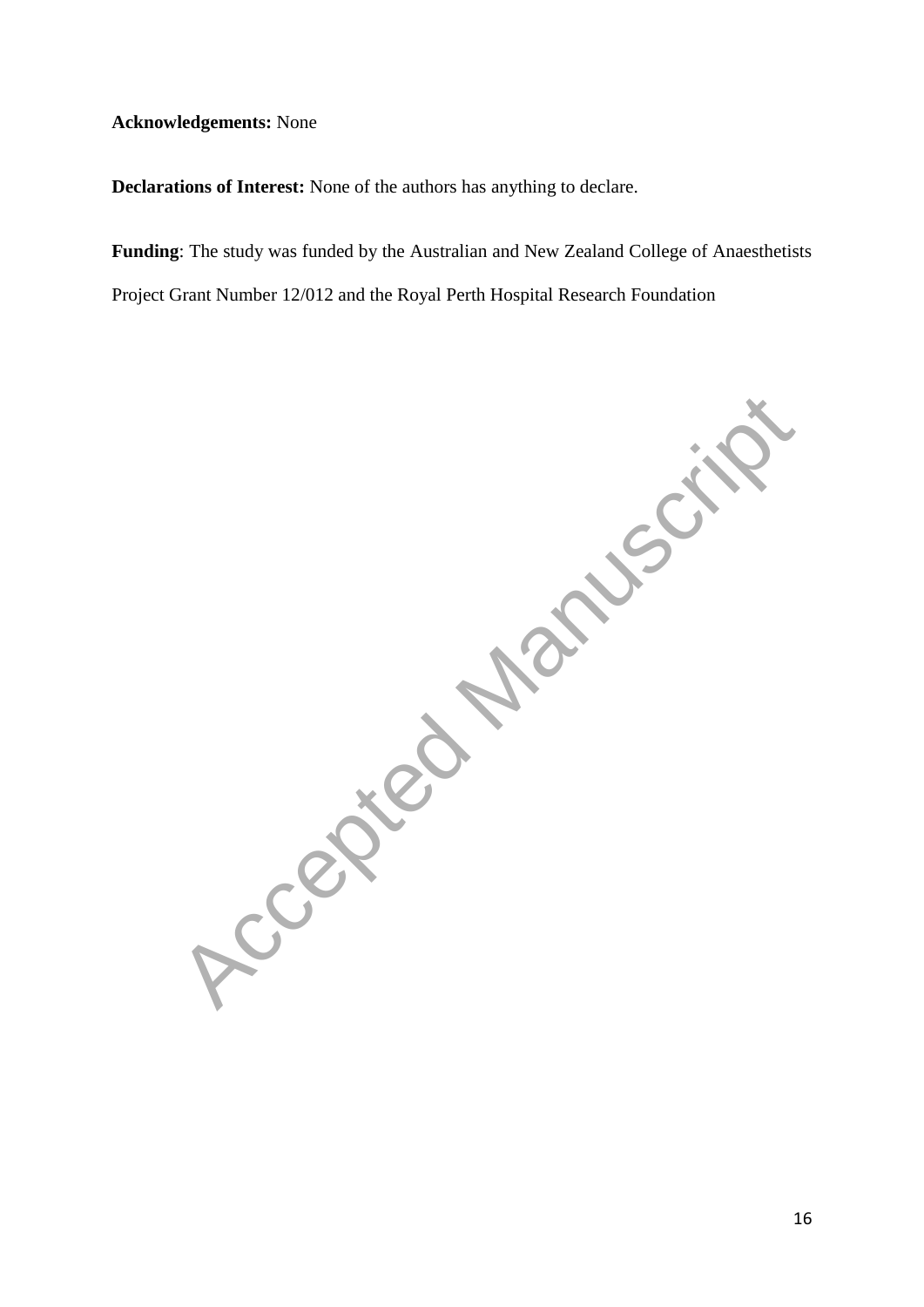### References

[1] N.L. Halladin, F.V. Zahle, J. Rosenberg, I. Gogenur, Interventions to reduce tourniquetrelated ischaemic damage in orthopaedic surgery: a qualitative systematic review of randomised trials, Anaesthesia 69(9) (2014) 1033-50.

[2] T. Wigmore, V. Gottumukkala, B. Riedel, Making the Case for the Subspecialty of Onco-Anesthesia, Int Anesthesiol Clin 54(4) (2016) 19-28.

[3] M.M. Yassin, D.W. Harkin, A.A. Barros D'Sa, M.I. Halliday, B.J. Rowlands, Lower limb ischemia-reperfusion injury triggers a systemic inflammatory response and multiple organ dysfunction, World J Surg 26(1) (2002) 115-21.

[4] B.A. Kohl, C.S. Deutschman, The inflammatory response to surgery and trauma, Curr Opin Crit Care 12(4) (2006) 325-32.

[5] H.D. Torrance, R.M. Pearse, M.J. O'Dwyer, Does major surgery induce immune suppression and increase the risk of postoperative infection?, Curr Opin Anaesthesiol 29(3) (2016) 376-83.

[6] D. Mokart, M. Leone, A. Sannini, J.P. Brun, A. Tison, J.R. Delpero, G. Houvenaeghel, J.L. Blache, C. Martin, Predictive perioperative factors for developing severe sepsis after major surgery, Br J Anaesth 95(6) (2005) 776-81.

[7] W. Xiao, M.N. Mindrinos, J. Seok, J. Cuschieri, A.G. Cuenca, H. Gao, D.L. Hayden, L. Hennessy, E.E. Moore, J.P. Minei, P.E. Bankey, J.L. Johnson, J. Sperry, A.B. Nathens, T.R. Billiar, M.A. West, B.H. Brownstein, P.H. Mason, H.V. Baker, C.C. Finnerty, M.G. Jeschke, M.C. Lopez, M.B. Klein, R.L. Gamelli, N.S. Gibran, B. Arnoldo, W. Xu, Y. Zhang, S.E. Calvano, G.P. McDonald-Smith, D.A. Schoenfeld, J.D. Storey, J.P. Cobb, H.S. Warren, L.L. Moldawer, D.N. Herndon, S.F. Lowry, R.V. Maier, R.W. Davis, R.G. Tompkins, Inflammation, P. Host Response to Injury Large-Scale Collaborative Research, A genomic storm in critically injured humans, J Exp Med 208(13) (2011) 2581-90. Fepertusion mjury triggers a systemic inframmatory response and multiple orgion, World J Surg 26(1) (2002) 115-21.<br>
Accel Manuscript Essential Transmatery response to surgery and training, Cu Care 12(4) (2006) 325-32.<br>
Acc

[8] L.F. Gentile, A.G. Cuenca, P.A. Efron, D. Ang, A. Bihorac, B.A. McKinley, L.L. Moldawer, F.A. Moore, Persistent inflammation and immunosuppression: a common syndrome and new horizon for surgical intensive care, J Trauma Acute Care Surg 72(6) (2012) 1491-501.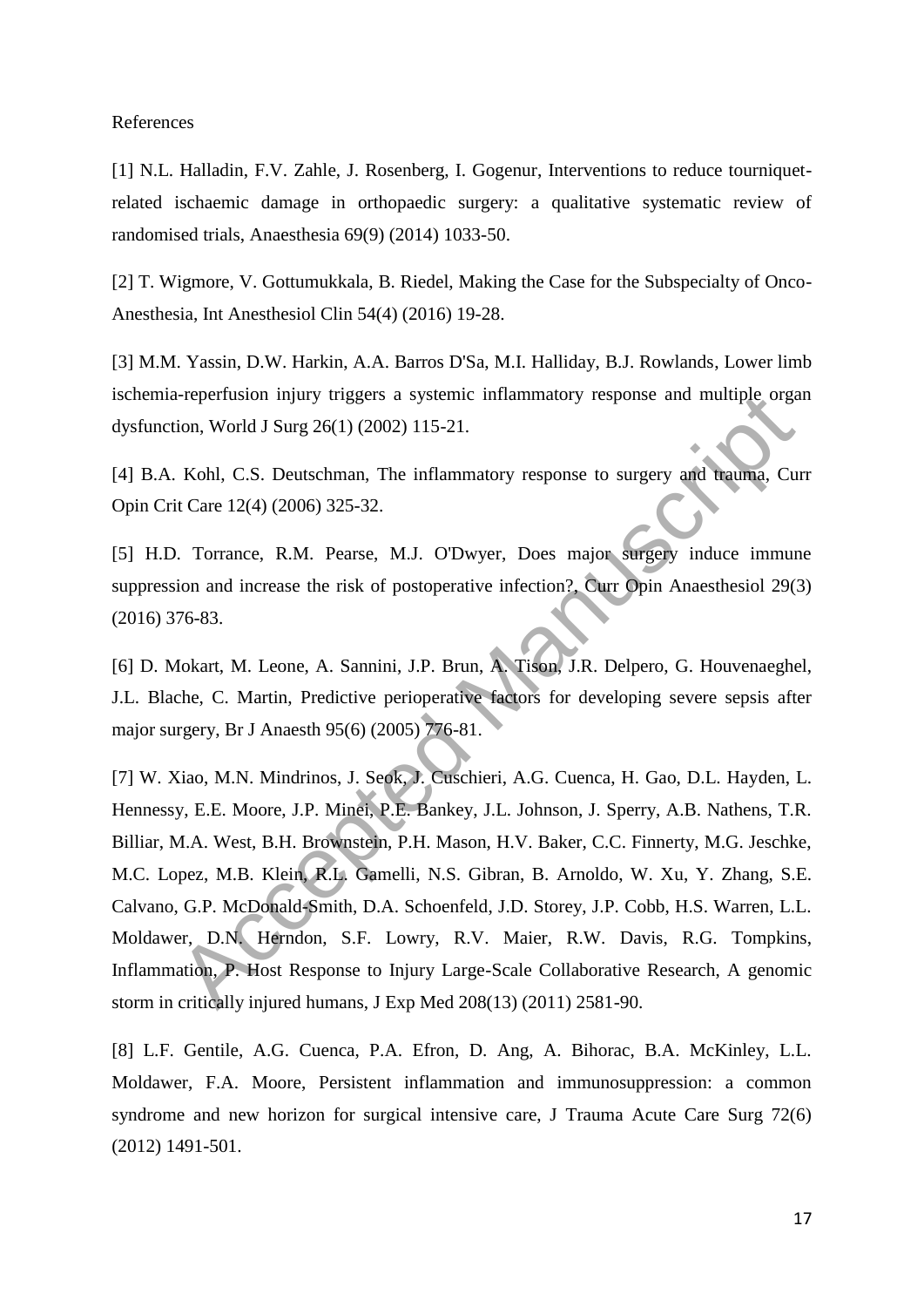[9] M.K. Tasoulis, E.E. Douzinas, Hypoxemic reperfusion of ischemic states: an alternative approach for the attenuation of oxidative stress mediated reperfusion injury, J Biomed Sci 23 (2016) 7.

[10] Q. Xu, X. Li, Y. Lu, L. Shen, J. Zhang, S. Cao, X. Huang, J. Bin, Y. Liao, Pharmacological modulation of autophagy to protect cardiomyocytes according to the time windows of ischaemia/reperfusion, Br J Pharmacol 172(12) (2015) 3072-85.

[11] C.K. Pac-Soo, H. Mathew, D. Ma, Ischaemic conditioning strategies reduce ischaemia/reperfusion-induced organ injury, Br J Anaesth 114(2) (2015) 204-16.

[12] G. Gloire, S. Legrand-Poels, J. Piette, NF-kappaB activation by reactive oxygen species: fifteen years later, Biochem Pharmacol 72(11) (2006) 1493-505.

[13] H. Sakamoto, T.B. Corcoran, J.G. Laffey, G.D. Shorten, Isoprostanes--markers of ischaemia reperfusion injury, Eur J Anaesthesiol 19(8) (2002) 550-9.

[14] J.D. Morrow, The isoprostanes - unique products of arachidonate peroxidation: their role as mediators of oxidant stress, Curr Pharm Des 12(8) (2006) 895-902.

[15] H.J. Ting, F.T. Khasawneh, Platelet function and Isoprostane biology. Should isoprostanes be the newest member of the orphan-ligand family?, J Biomed Sci 17(1) (2010) 24.

[16] L.J. Janssen, Isoprostanes and lung vascular pathology, Am J Respir Cell Mol Biol 39(4) (2008) 383-9.

[17] J.P. Fessel, N.A. Porter, K.P. Moore, J.R. Sheller, L.J. Roberts, 2nd, Discovery of lipid peroxidation products formed in vivo with a substituted tetrahydrofuran ring (isofurans) that are favored by increased oxygen tension, Proc Natl Acad Sci U S A 99(26) (2002) 16713-8. Gloire, S. Legrand-Poels, J. Piette, NF-kappaB activation by reactive oxygen species<br>vears later, Biochem Pharmacol 72(11) (2006) 1493-505.<br>Sakamoto, T.B. Corcoran, J.G. Laffey, G.D. Shorten, Isoprostances-markers<br>ia reper

[18] S.K. Orr, R.A. Colas, J. Dalli, N. Chiang, C.N. Serhan, Proresolving actions of a new resolvin D1 analog mimetic qualifies as an immunoresolvent, American Journal of Physiology - Lung Cellular and Molecular Physiology (2015).

[19] C.N. Serhan, Pro-resolving lipid mediators are leads for resolution physiology, Nature, 2014.

[20] S.A. Safavynia, P.A. Goldstein, The Role of Neuroinflammation in Postoperative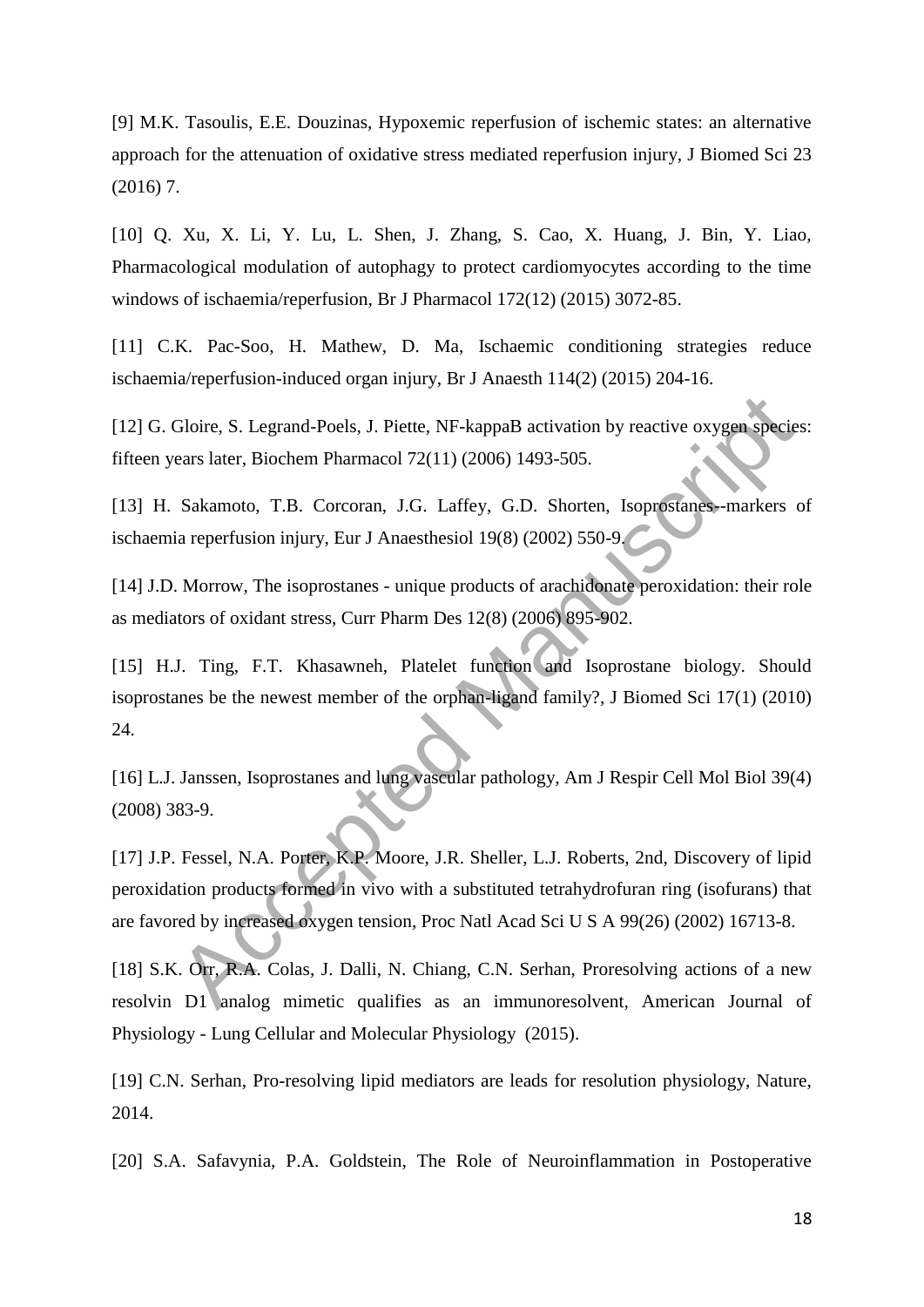Cognitive Dysfunction: Moving From Hypothesis to Treatment, Front Psychiatry 9 (2018) 752.

[21] X. Wang, M. Zhu, E. Hjorth, V. Cortes-Toro, H. Eyjolfsdottir, C. Graff, I. Nennesmo, J. Palmblad, M. Eriksdotter, K. Sambamurti, J.M. Fitzgerald, C.N. Serhan, A.C. Granholm, M. Schultzberg, Resolution of inflammation is altered in Alzheimer's disease, Alzheimers Dement 11(1) (2015) 40-50 e1-2.

[22] C.F. Zwemer, J.L. Shoemaker, Jr., S.W. Hazard, 3rd, R.E. Davis, A.G. Bartoletti, C.L. Phillips, Hyperoxic reperfusion exacerbates postischemic renal dysfunction, Surgery 128(5) (2000) 815-21.

[23] F. Chabot, J.A. Mitchell, J.M. Gutteridge, T.W. Evans, Reactive oxygen species in acute lung injury, Eur Respir J 11(3) (1998) 745-57.

[24] T. Kaneda, K. Ku, T. Inoue, M. Onoe, H. Oku, Postischemic reperfusion injury can be attenuated by oxygen tension control, Jpn Circ J 65(3) (2001) 213-8.

[25] T.B. Corcoran, A.E. Barden, E. Mas, S. Grape, V. Koren, M. Phillips, L.J. Roberts, II, T.A. Mori, Hemoglobin attenuates the effects of inspired oxygen on plasma isofurans in humans during upper-limb surgery, Free Radical Bio Med 51(6) (2011) 1235-1239.

[26] E. Mas, A.E. Barden, T.B. Corcoran, M. Phillips, L.J. Roberts, 2nd, T.A. Mori, Effects of spinal or general anesthesia on  $F(2)$ -isoprostanes and isofurans during ischemia/reperfusion of the leg in patients undergoing knee replacement surgery, Free Radic Biol Med 50(9) (2011) 1171-6. 115-21.<br>
Chabot, J.A. Mitchell, J.M. Gutteridge, T.W. Evans, Reactive oxygen species in act<br>
117. Eur Respir J 11(3) (1998) 745-57.<br>
Kaneda, K. Ku, T. Inoue, M. Onoe, H. Oku, Postischemic repertusion injury can<br>
ed by oxyg

[27] T. Corcoran, S. Ting, E. Mas, M. Phillips, E. O'Loughlin, A. Barden, T.A. Mori, Hyperbaric oxygen therapy is not associated with oxidative stress assessed using plasma F2 isoprostanes and isofurans, Prostaglandins Leukot Essent Fatty Acids 127 (2017) 16-19.

[28] A. Barden, E. Mas, K.D. Croft, M. Phillips, T.A. Mori, Short-term n-3 fatty acid supplementation but not aspirin increases plasma proresolving mediators of inflammation, J Lipid Res 55(11) (2014) 2401-7.

[29] D.K. Chu, L.H.Y. Kim, P.J. Young, N. Zamiri, S.A. Almenawer, R. Jaeschke, W. Szczeklik, H.J. Schunemann, J.D. Neary, W. Alhazzani, Mortality and morbidity in acutely ill adults treated with liberal versus conservative oxygen therapy (IOTA): a systematic review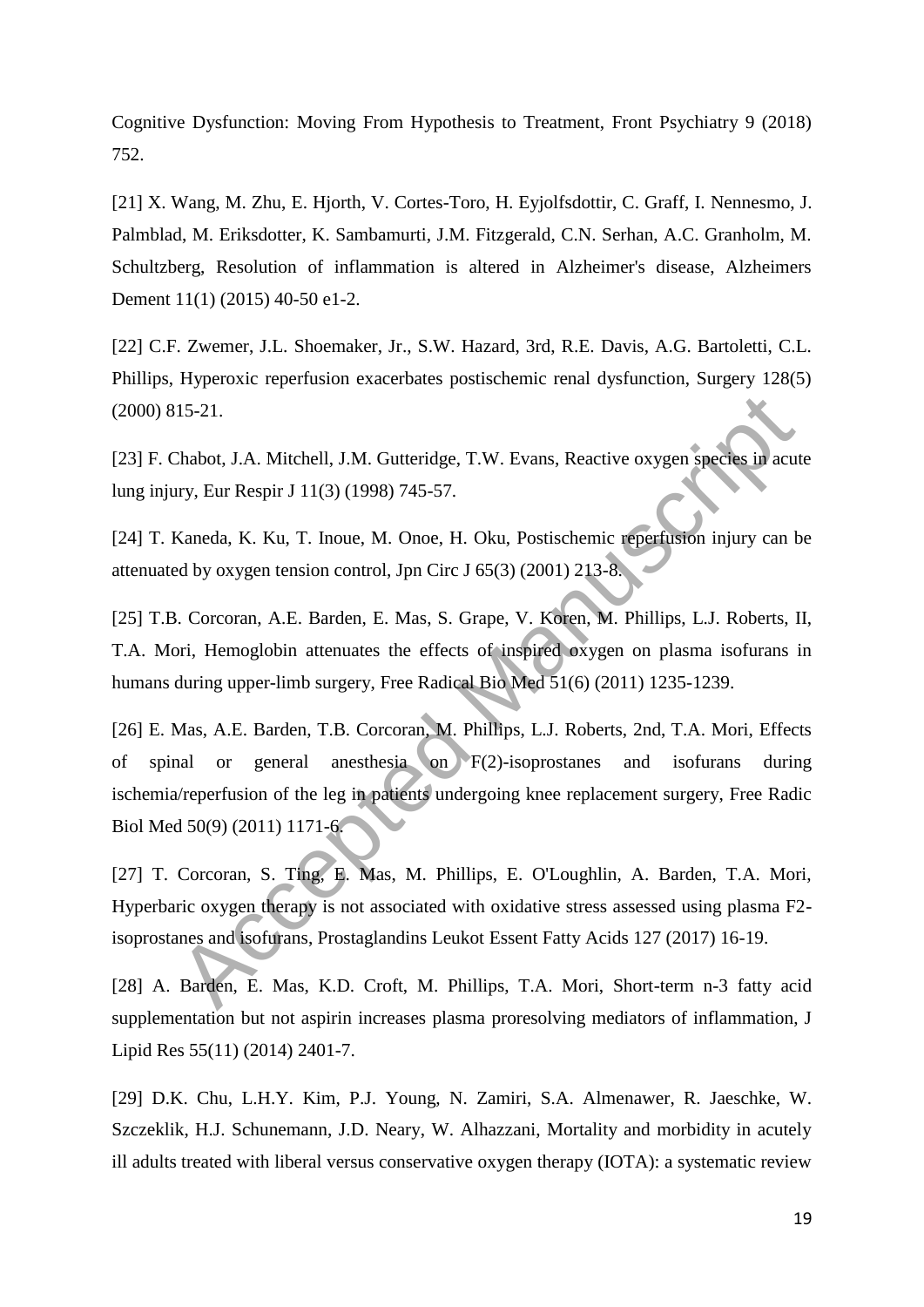and meta-analysis, Lancet 391(10131) (2018) 1693-1705.

[30] K. Mattishent, M. Thavarajah, A. Sinha, A. Peel, M. Egger, J. Solomkin, S. de Jonge, A. Latif, S. Berenholtz, B. Allegranzi, Y.K. Loke, Safety of 80% vs 30-35% fraction of inspired oxygen in patients undergoing surgery: a systematic review and meta-analysis, British Journal of Anaesthesia 122(3) (2019) 311-324.

[31] N.L. Halladin, S. Ekelof, M. Alamili, K. Bendtzen, J. Lykkesfeldt, J. Rosenberg, I. Gogenur, Lower limb ischaemia and reperfusion injury in healthy volunteers measured by oxidative and inflammatory biomarkers, Perfusion-Uk 30(1) (2015) 64-70.

[32] B. Halliwell, Establishing the significance and optimal intake of dietary antioxidants: The biomarker concept, Nutrition Reviews 57(4) (1999) 104-113.

[33] B. Halliwell, C.Y.J. Lee, Using Isoprostanes as Biomarkers of Oxidative Stress: Some Rarely Considered Issues, Antioxidants & Redox Signaling 13(2) (2010) 145-156.

[34] A. Matte, A. Recchiuti, E. Federti, B. Koehl, T. Mintz, W. El Nemer, P.L. Tharaux, V. Brousse, I. Andolfo, A. Lamolinara, O. Weinberg, A. Siciliano, P.C. Norris, I.R. Riley, A. Iolascon, C.N. Serhan, C. Brugnara, L. De Franceschi, Resolution of sickle cell diseaseassociated inflammation and tissue damage with 17R-resolvin D1, Blood 133(3) (2019) 252- 265. [32] B. Halliwell, Establishing the significance and optimal intake of dietary antioxidan<br>The biomarker concept, Nutrition Reviews 57(4) (1999) 104-113.<br>
[33] B. Halliwell, C.Y.J. Lee, Using Isoprostanes as Biomarkers of

[35] L.Y. Zhang, M.R. Jia, T. Sun, The roles of special proresolving mediators in pain relief, Reviews in the Neurosciences 29(6) (2018) 645-660.

[36] A.E. Barden, M. Moghaddami, E. Mas, M. Phillips, L.G. Cleland, T.A. Mori, Specialised pro-resolving mediators of inflammation in inflammatory arthritis, Prostag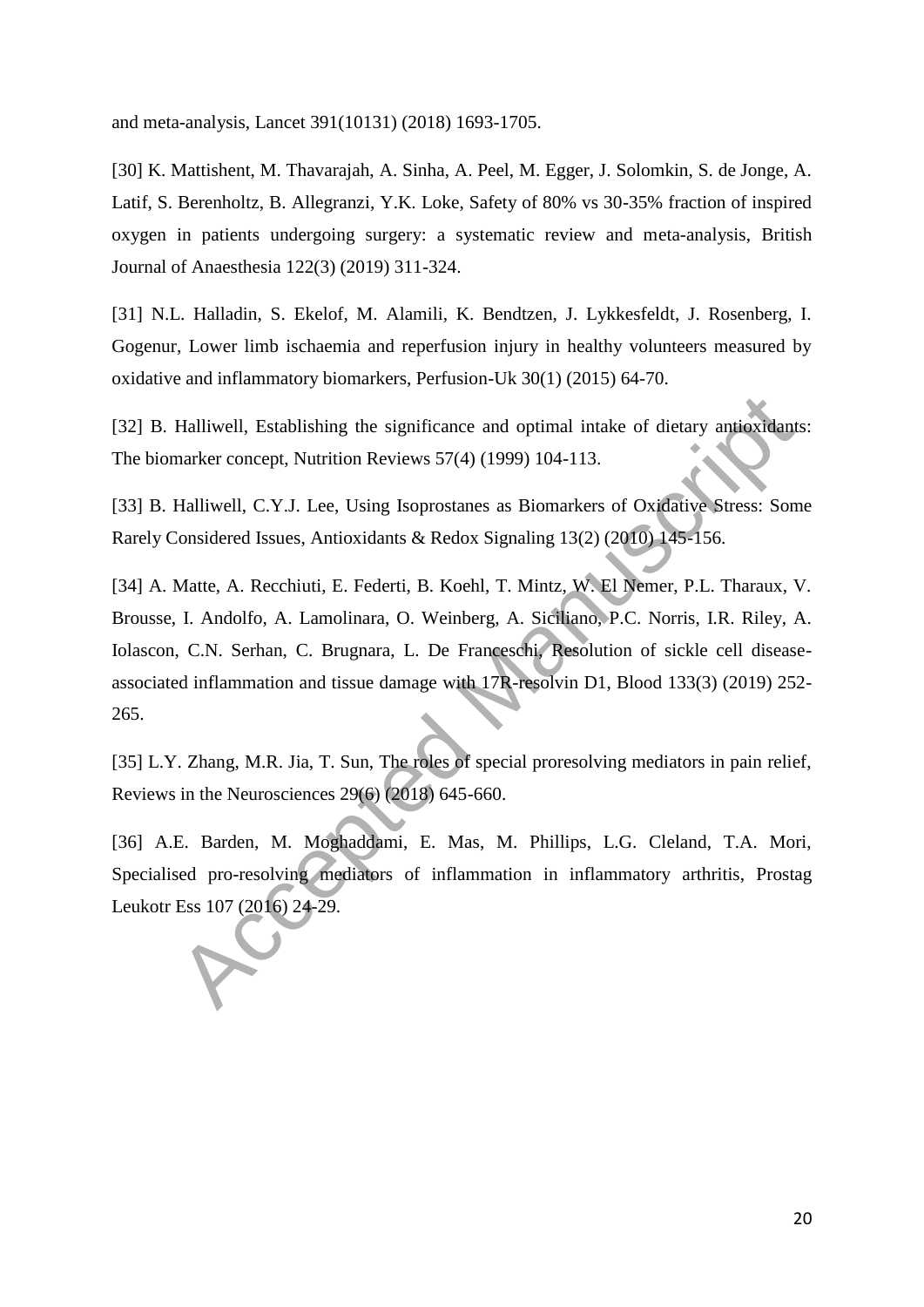# **Figure Legends:**

**Figure 1**. Study design outlining the timing of blood sampling in relation to surgery and changes in oxygen levels. **Legend:** T1, prior to induction of anaesthesia on room air before administration of any sedative agents; T2, immediately prior to change in oxygen concentration, ~30 min before tourniquet release; T3, 10 min post oxygen concentration change; T4, 20 min post oxygen concentration change; T5, 30 min post oxygen concentration change and immediately prior to tourniquet release; T6, 5 min post tourniquet release; T7, 15 min post-tourniquet release; and T8, 35 min post-tourniquet release (just prior to removal of airway tube). Venous blood gas concentrations and venous blood for plasma IsoFs and  $F_2$ -

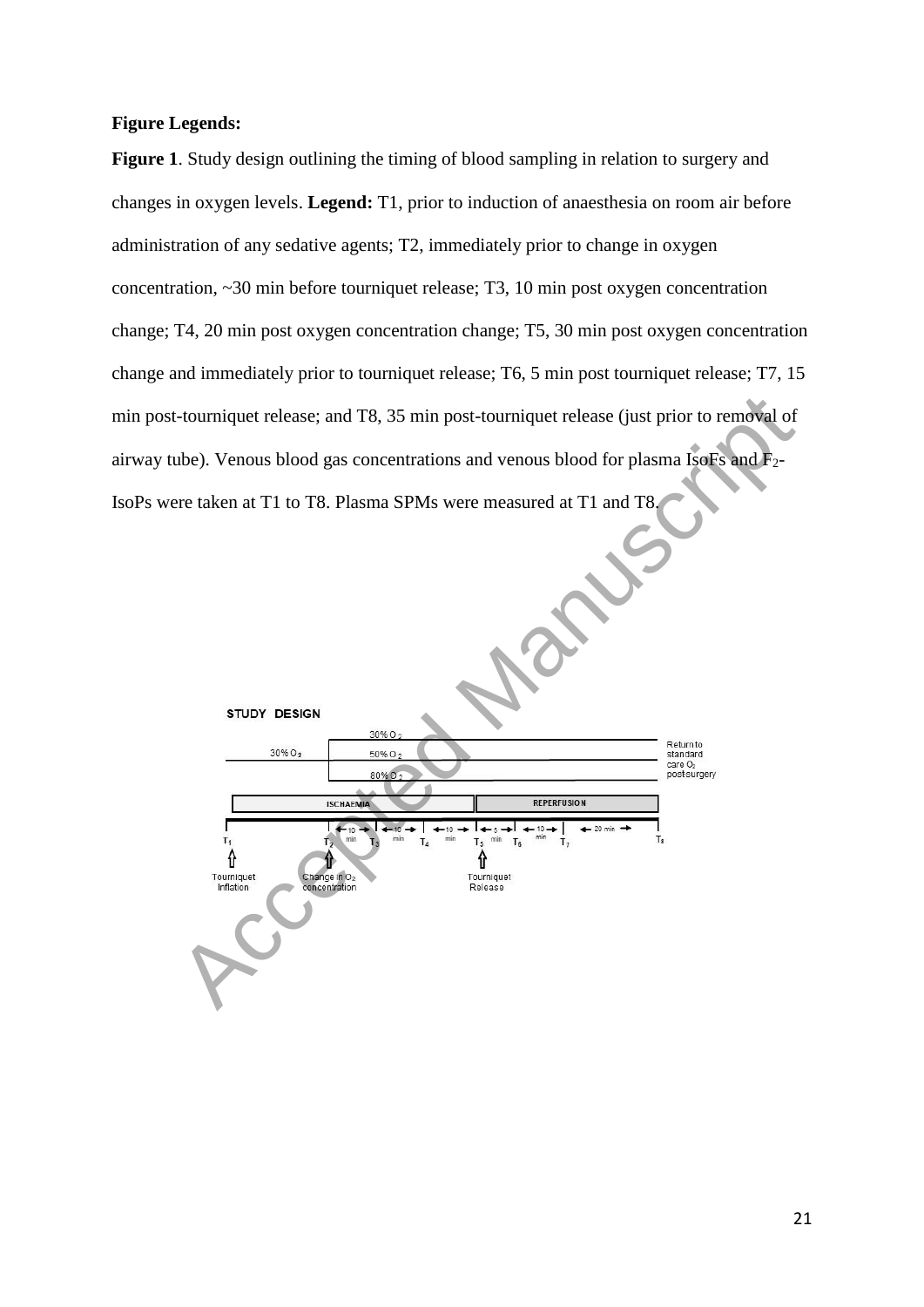**Figure 2.** The effects of  $O_2$  concentrations on (a) plasma IsoFs during tourniquet inflation adjusted for haemoglobin concentration using data from the fitted model.

Group\*haemoglobin interaction for 80% O<sub>2</sub> P=0.012; (b) plasma  $F_2$ -IsoPs after tourniquet release and adjusting for haemoglobin concentration using data from the fitted model. Group\* Time interaction for  $80\%$  O<sub>2</sub> P=0.03, Group\* Haemoglobin interaction for  $80\%$  O<sub>2</sub> P=0.001; (c) plasma RvD2 after adjusting for haemoglobin concentration (Group x time interactions for 50 % P=0.014 and  $80\%O_2$  P=0.002) and (d) RvE2 after adjusting for haemoglobin concentration (Group x time interactions for 50 % P=0.032).



**Table 1. Baseline Characteristics of the Study Groups**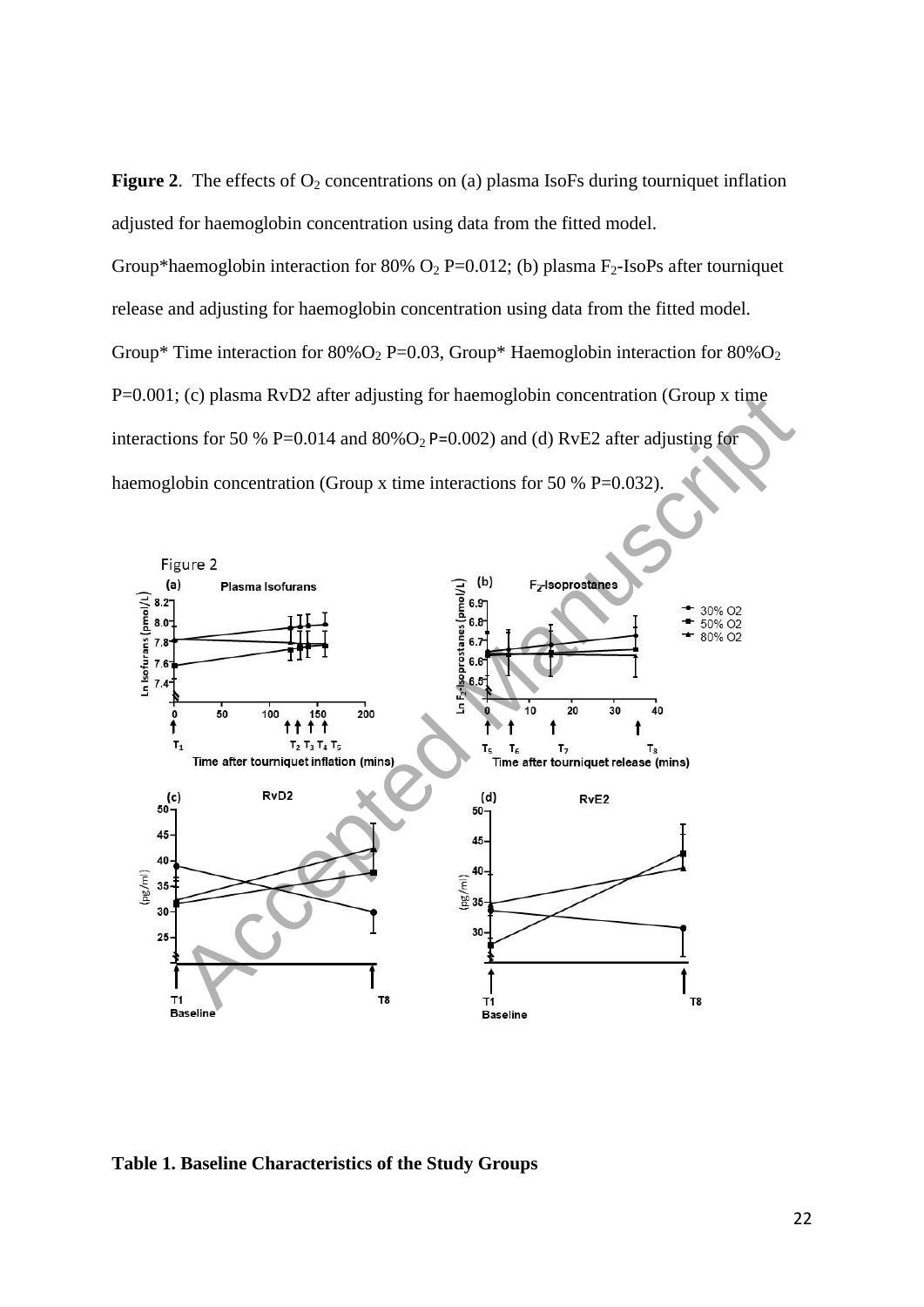|                         |                                                                                                   |            |                    |                  | <b>Interventional Group</b>  |                |  |
|-------------------------|---------------------------------------------------------------------------------------------------|------------|--------------------|------------------|------------------------------|----------------|--|
|                         |                                                                                                   |            | 30% O <sub>2</sub> | 50% O2           |                              | 80% 02         |  |
|                         |                                                                                                   |            | $(n=21)$           | $(n=20)$         |                              | $(n=19)$       |  |
| Age (years)             |                                                                                                   |            | $68 \pm 9$         | $65 \pm 13$      |                              | $66 \pm 15$    |  |
| Gender (M/F)            |                                                                                                   |            | 15/6               | 11/9             | 8/11                         |                |  |
| BMI $(kg/m^2)$          |                                                                                                   |            | $29.1 \pm 6.6$     | $31.8 \pm 4.6$   |                              | $31.8 \pm 4.3$ |  |
|                         | Tourniquet Time (min)                                                                             |            | $154 \pm 35$       | $158 \pm 39$     |                              | $163 \pm 60$   |  |
| Surgical Time (min)     |                                                                                                   |            | $192 \pm 46$       | $195 \pm 40$     |                              | $194 \pm 48$   |  |
| Smoker $(n \ (\%))$     |                                                                                                   |            | 2(9%)              | $\boldsymbol{0}$ |                              | 2(10%)         |  |
| Aspirin Use $(n \ (\%)$ |                                                                                                   |            | 6(28%)             | 3(15%)           |                              | 4(21%)         |  |
|                         | Comorbidities $(n \, (\%)$                                                                        |            | 17 (81%)           | 15(75%)          |                              | 16 (84%)       |  |
|                         | Cemented femoral prosthesis $(n \, (\%)$                                                          |            | 20(95)             | 14(70)           |                              | 15(79)         |  |
|                         | Cemented tibial prosthesis $(n \, (\%)$                                                           |            | 20(95)             | 17(85)           |                              | 19 (100)       |  |
|                         | There were no significant differences between interventional groups for any of the variables      |            |                    |                  |                              |                |  |
|                         |                                                                                                   |            |                    |                  |                              |                |  |
|                         | shown. Values are mean $\pm$ SD                                                                   |            |                    |                  |                              |                |  |
|                         |                                                                                                   |            |                    |                  |                              |                |  |
|                         | Table 2. Plasma IsoFs and F <sub>2</sub> -IsoPs from T1-T8 according to whether the patients were |            |                    |                  |                              |                |  |
|                         | allocated to 30%, 50% or 80% $O_2$                                                                |            |                    |                  |                              |                |  |
|                         | Isofurans (pmol/L)                                                                                |            |                    |                  | $F_2$ -Isoprostanes (pmol/L) |                |  |
|                         | $30\%$ O <sub>2</sub>                                                                             | $50\% O_2$ | 80% O <sub>2</sub> | 30%              | 50%                          | 80%            |  |
| mins                    | 2223                                                                                              | 1730       | 2042               | 852              | 743                          | 799            |  |
| to <sup>'</sup>         | 1737, 2847                                                                                        | 1388, 2156 | 1525, 2738         | 686, 1057        | 582, 949                     | 605, 1055      |  |
| sthesia                 |                                                                                                   |            |                    |                  |                              |                |  |

|                                    | Table 2. Plasma IsoFs and $F_2$ -IsoPs from T1-T8 according to whether the patients were |
|------------------------------------|------------------------------------------------------------------------------------------|
| allocated to 30%, 50% or 80% $O_2$ |                                                                                          |

|                         | <b>Isofurans</b> (pmol/L) |            |                       | $F_2$ -Isoprostanes (pmol/L) |          |           |
|-------------------------|---------------------------|------------|-----------------------|------------------------------|----------|-----------|
|                         | $30\%$ O <sub>2</sub>     | $50\% O_2$ | $80\%$ O <sub>2</sub> | 30%                          | 50%      | 80%       |
| T <sub>1</sub> 0 mins   | 2223                      | 1730       | 2042                  | 852                          | 743      | 799       |
| Prior to                | 1737, 2847                | 1388, 2156 | 1525, 2738            | 686, 1057                    | 582, 949 | 605, 1055 |
| anaesthesia             |                           |            |                       |                              |          |           |
|                         |                           |            | <b>Tourniquet ON</b>  |                              |          |           |
| T <sub>2</sub> Baseline | 3921                      | 2786       | 2728                  | 826                          | 755      | 729       |
| before $\Delta$ in O2   | 2497, 4334                | 2193, 3566 | 2104, 3538            | 675, 1011                    | 600, 949 | 573, 926  |
| T <sub>3</sub>          | 2940                      | 2455       | 2774                  | 781                          | 744      | 711       |
| After 10 mins           | 2172, 3979                | 1962, 3070 | 2148, 3582            | 611, 999                     | 605, 914 | 558, 905  |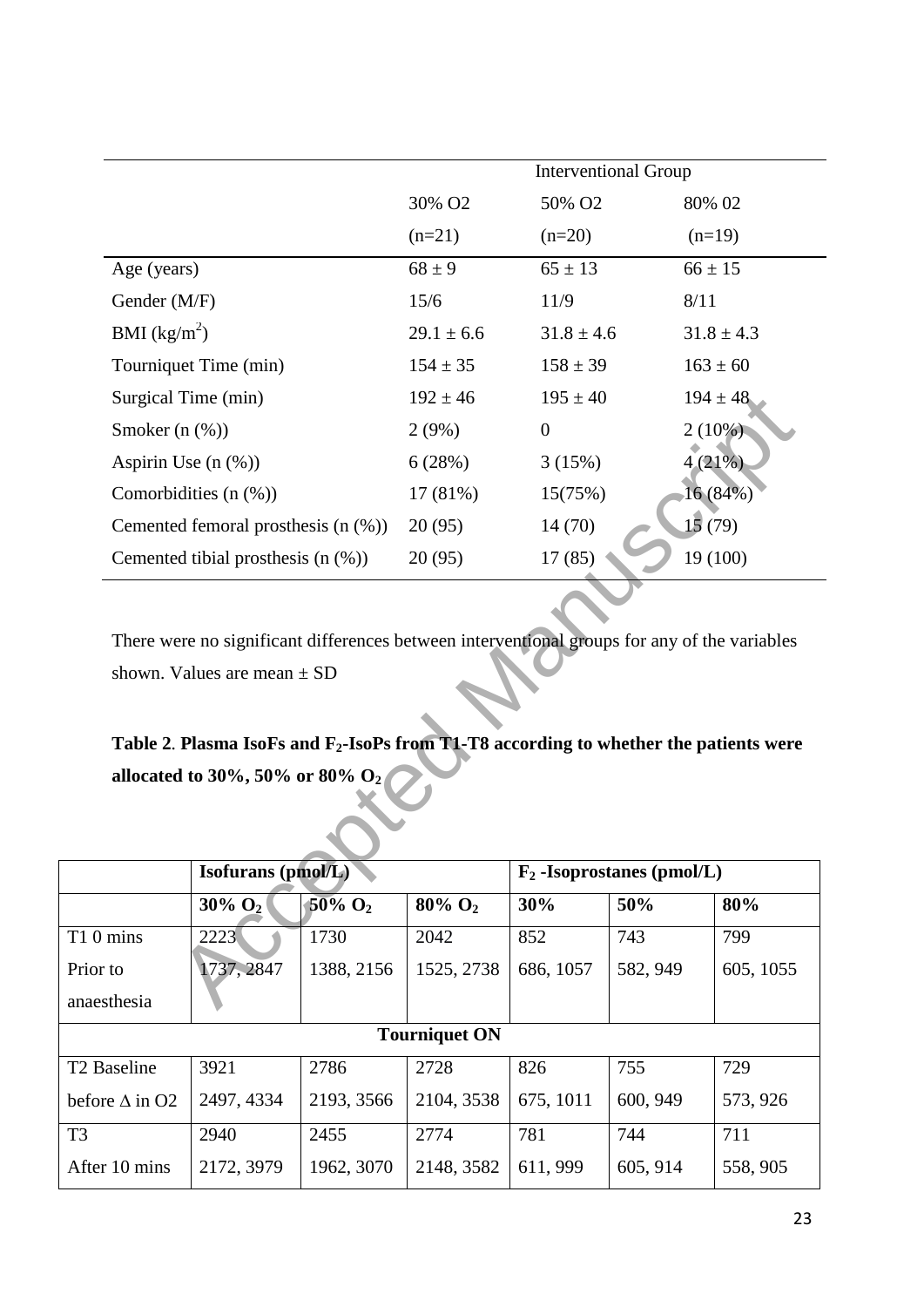| T <sub>4</sub>           | 2662       | 2335       | 2791                  | 781       | 685      | 732      |
|--------------------------|------------|------------|-----------------------|-----------|----------|----------|
| After <sub>20</sub> mins | 1935, 3662 | 1926, 2829 | 2129, 3657            | 616, 990  | 546, 859 | 581, 921 |
| T <sub>5</sub>           | 2415       | 2156       | 2679                  | 718       | 733      | 769      |
| After 30 mins            | 1827, 3192 | 1698, 2738 | 2131, 3367            | 567, 909  | 596, 903 | 618, 958 |
|                          |            |            | <b>Tourniquet OFF</b> |           |          |          |
| T <sub>6</sub>           | 2588       | 2149       | 2390                  | 798       | 739      | 738      |
| 5 mins                   | 2083, 3215 | 1700, 2717 | 2001, 2929            | 645, 986  | 581, 938 | 589, 925 |
| T7,                      | 2631       | 2475       | 2401                  | 825       | 759      | 748      |
| 15 mins                  | 2054, 3368 | 2014, 3041 | 1942, 2970            | 652, 1045 | 618, 932 | 601, 929 |
| T <sub>8</sub>           | 2631       | 2475       | 2401                  | 833       | 790      | 752      |
| 35 mins                  | 2060, 3506 | 1792, 2736 | 2023, 3076            | 675, 1027 | 634, 984 | 604, 936 |

**Table 3**. The linear mixed model for the effects of oxygen concentrations on plasma IsoFs and F2-IsoPs during the period of tourniquet inflation adjusting for haemoglobin concentration and the interactions between group and time, and group and haemoglobin concentration

|               | 2631                                                                                                                                                                                                                                    | 2475           | 2401               | 833        | 790        | 752              |
|---------------|-----------------------------------------------------------------------------------------------------------------------------------------------------------------------------------------------------------------------------------------|----------------|--------------------|------------|------------|------------------|
| ins           | 2060, 3506                                                                                                                                                                                                                              | 1792, 2736     | 2023, 3076         | 675, 1027  | 634, 984   | 604, 936         |
|               | Values are geometric mean (95% confidence interval)<br>Table 3. The linear mixed model for the effects of oxygen concentrations on plasma IsoFs<br>and $F_2$ -IsoPs during the period of tourniquet inflation adjusting for haemoglobin |                |                    |            |            |                  |
|               | concentration and the interactions between group and time, and group and haemoglobin                                                                                                                                                    |                |                    |            |            |                  |
| concentration |                                                                                                                                                                                                                                         |                |                    |            |            |                  |
|               |                                                                                                                                                                                                                                         | O <sub>2</sub> |                    |            | 95% CI     |                  |
|               | Plasma Isofurans (ln)                                                                                                                                                                                                                   | Group          | <b>Coefficient</b> | <b>LCL</b> | <b>UCL</b> | $\boldsymbol{p}$ |
| Group         |                                                                                                                                                                                                                                         | 30%            | $0$ (ref.)         |            |            |                  |
|               |                                                                                                                                                                                                                                         | 50%            | 0.491              | $-1.44$    | 2.34       | 0.604            |
|               |                                                                                                                                                                                                                                         | 80%            | 2.093              | 0.333      | 3.85       | 0.020            |
| Time (mins)   |                                                                                                                                                                                                                                         |                | $-0.001$           | $-0.001$   | 0.002      | 0.305            |
|               | Group* Time interaction                                                                                                                                                                                                                 | 30%            | $0$ (ref.)         |            |            |                  |
|               |                                                                                                                                                                                                                                         | 50%            | 0.0003             | $-0.001$   | 0.002      | 0.747            |
|               |                                                                                                                                                                                                                                         | 80%            | $-0.0014$          | $-0.003$   | 0.004      | 0.130            |
|               | Haemoglobin concentration                                                                                                                                                                                                               |                | 0.001              | $-0.006$   | 0.009      | 0.728            |
|               | Group* Haemoglobin                                                                                                                                                                                                                      | 30%            | $0$ (ref.)         |            |            |                  |
| interaction   |                                                                                                                                                                                                                                         | 50%            | $-0.006$           | $-0.018$   | 0.007      | 0.386            |
|               |                                                                                                                                                                                                                                         | 80%            | $-0.016$           | $-0.029$   | $-0.004$   | 0.012            |
| Constant      |                                                                                                                                                                                                                                         |                | 7.64               | 6.54       | 8.73       | < 0.001          |
|               | Plasma $F_2$ -isoprostanes (ln)                                                                                                                                                                                                         | $\mathbf{O}_2$ | <b>Coefficient</b> |            | 95% CI     | $\boldsymbol{p}$ |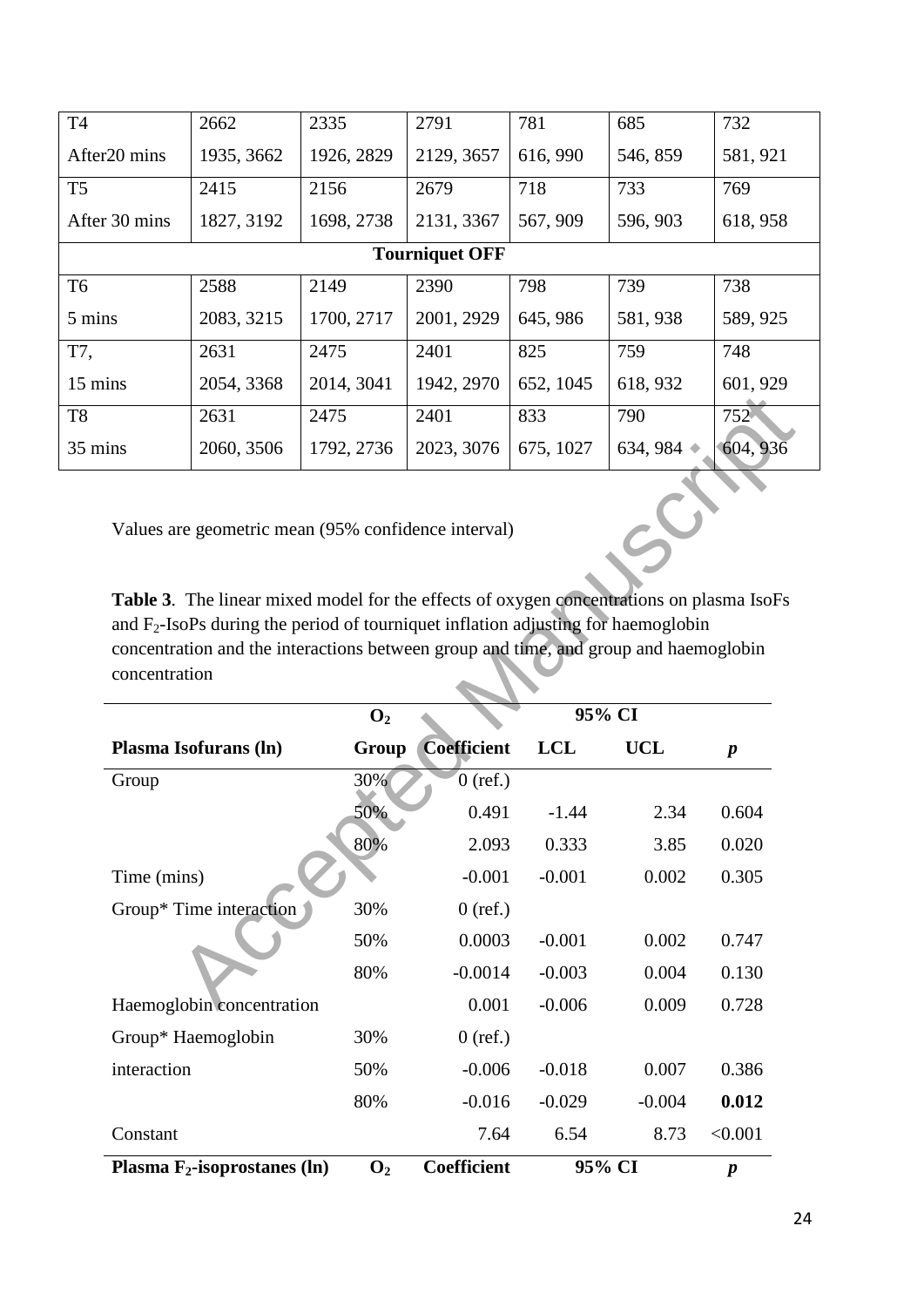|                           | Group |            | <b>LCL</b> | <b>UCL</b> |         |
|---------------------------|-------|------------|------------|------------|---------|
| Group                     | 30%   | $0$ (ref.) |            |            |         |
|                           | 50%   | $-0.710$   | $-1.78$    | 0.356      | 0.192   |
|                           |       |            |            |            |         |
|                           | 80%   | $-0.189$   | $-1.109$   | 0.731      | 0.687   |
| Time (mins)               |       | $-0.0004$  | $-0.0009$  | 0.0001     | 0.168   |
| Group* Time interaction   | 30%   | $0$ (ref.) |            |            |         |
|                           | 50%   | 0.0007     | $-0.0001$  | 0.0016     | 0.102   |
|                           | 80%   | 0.0003     | $-0.0006$  | 0.0012     | 0.491   |
| Haemoglobin concentration |       | 0.003      | $-0.0006$  | 0.0007     | 0.109   |
| Group* Haemoglobin        | 30%   | $0$ (ref.) |            |            |         |
| interaction               | 50%   | 0.004      | $-0.003$   | 0.011      | 0.283   |
|                           | 80%   | 0.0009     | $-0.005$   | 0.007      | 0.780   |
| Constant                  |       | 6.334      | 5.764      | 6.883      | < 0.001 |

**Table 4**. The linear mixed model for the effects of oxygen concentrations on plasma IsoFs and F2-IsoPs over time during the period when the tourniquet is released adjusting for haemoglobin concentration and interactions between groups and time, and group and haemoglobin concentration.

| Haemoglobin concentration                                                                                                                                                              |                | 0.003              | $-0.0006$  | 0.0007     | 0.109            |
|----------------------------------------------------------------------------------------------------------------------------------------------------------------------------------------|----------------|--------------------|------------|------------|------------------|
| Group* Haemoglobin                                                                                                                                                                     | 30%            | $0$ (ref.)         |            |            |                  |
| interaction                                                                                                                                                                            | 50%            | 0.004              | $-0.003$   | 0.011      | 0.283            |
|                                                                                                                                                                                        | 80%            | 0.0009             | $-0.005$   | 0.007      | 0.780            |
| Constant                                                                                                                                                                               |                | 6.334              | 5.764      | 6.883      | < 0.001          |
| Table 4. The linear mixed model for the effects of oxygen concentrations on plasma IsoFs<br>and $F_2$ -IsoPs over time during the period when the tourniquet is released adjusting for |                |                    |            |            |                  |
| haemoglobin concentration and interactions between groups and time, and group and                                                                                                      |                |                    |            |            |                  |
| haemoglobin concentration.                                                                                                                                                             |                |                    |            |            |                  |
|                                                                                                                                                                                        | O <sub>2</sub> |                    |            | 95% CI     |                  |
| Plasma Isofurans (ln)                                                                                                                                                                  | Group          | <b>Coefficient</b> | <b>LCL</b> | <b>UCL</b> | $\boldsymbol{p}$ |
|                                                                                                                                                                                        |                |                    |            |            |                  |
| Group                                                                                                                                                                                  | 30%            | $0$ (ref.)         |            |            |                  |
|                                                                                                                                                                                        | 50%            | $-0.783$           | $-2.686$   | 1.121      | 0.42             |
|                                                                                                                                                                                        | 80%            | $-0.343$           | $-1.944$   | 1.257      | 0.67             |
| Time (mins)                                                                                                                                                                            |                | 0.00003            | $-0.003$   | 0.003      | 0.982            |
| Group* Time interaction                                                                                                                                                                | 30%            | $0$ (ref.)         |            |            |                  |
|                                                                                                                                                                                        | 50%            | $-0.0016$          | $-0.006$   | 0.003      | 0.448            |
|                                                                                                                                                                                        | 80%            | $-0.00006$         | $-0.003$   | 0.003      | 0.974            |
| Haemoglobin concentration                                                                                                                                                              |                | $-0.0026$          | $-0.0121$  | 0.007      | 0.604            |
| Group* Haemoglobin                                                                                                                                                                     | 30%            | $0$ (ref.)         |            |            |                  |
| interaction                                                                                                                                                                            | 50%            | 0.007              | $-0.006$   | 0.021      | 0.299            |
|                                                                                                                                                                                        | 80%            | 0.002              | $-0.009$   | 0.013      | 0.705            |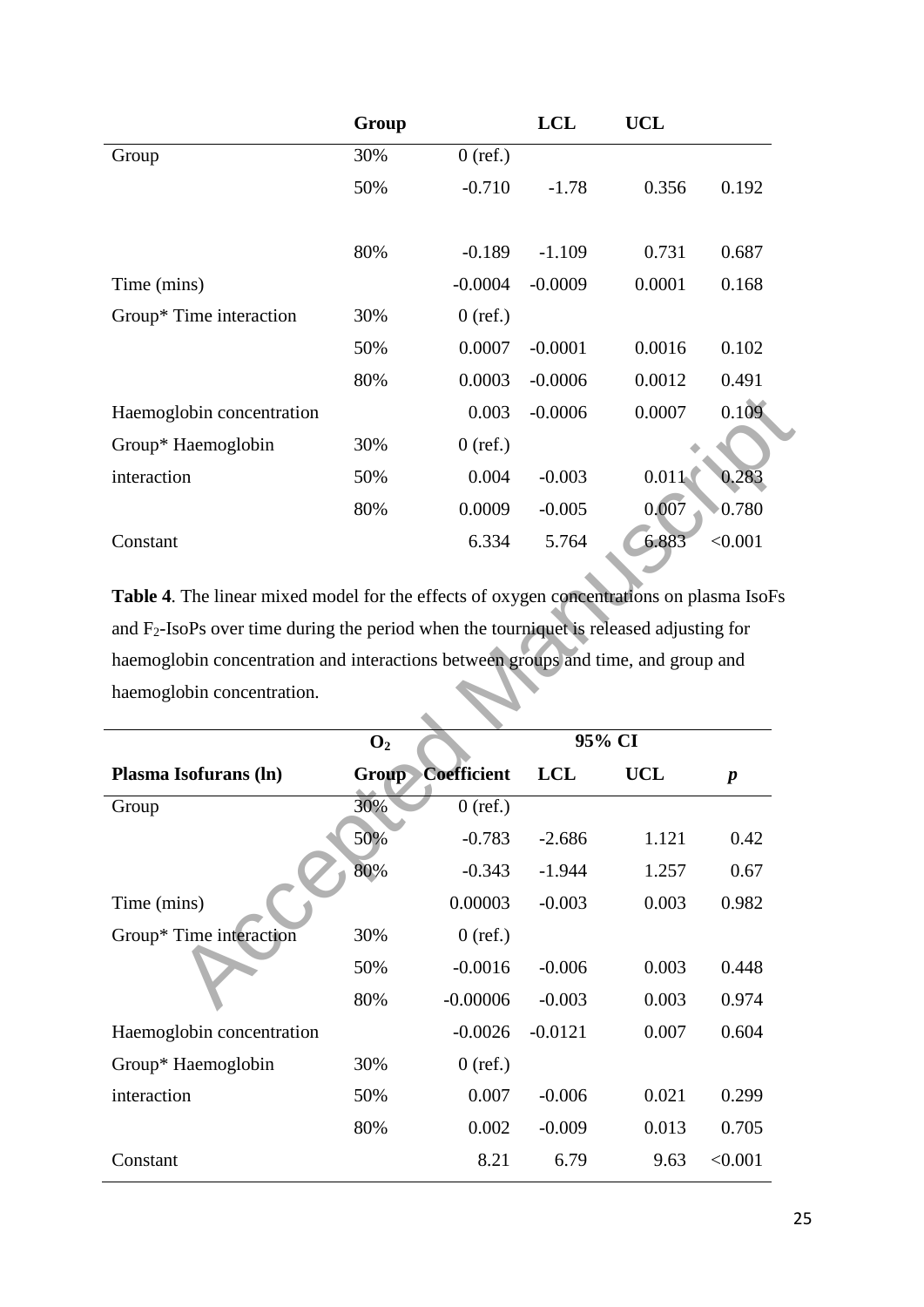|                                 | $\mathbf{O}_2$ |             |            | 95% CI     |                    |
|---------------------------------|----------------|-------------|------------|------------|--------------------|
| Plasma $F_2$ -isoprostanes (ln) | Group          | Coefficient | <b>LCL</b> | <b>UCL</b> | $\boldsymbol{p}$   |
| Group                           | 30%            | $0$ (ref.)  |            |            |                    |
|                                 | 50%            | 1.96        | 0.503      | 3.419      | 0.008              |
|                                 |                |             |            |            |                    |
|                                 | 80%            | 2.102       | 0.908      | 3.296      | 0.001              |
| Time (mins)                     |                | 0.0025      | 0.0003     | 0.004      | 0.024              |
| Group* Time interaction         | 30%            | $0$ (ref.)  |            |            |                    |
|                                 | 50%            | $-0.0015$   | $-0.0046$  | 0.0016     | 0.353              |
|                                 | 80%            | $-0.0025$   | $-0.0048$  | $-0.0002$  | 0.030              |
| Haemoglobin concentration       |                | 0.0144      | 0.007      |            | $0.022 \div 0.001$ |
| Group* Haemoglobin              | 30%            | $0$ (ref.)  |            |            |                    |
| interaction                     | 50%            | $-0.0138$   | $-0.0242$  | $-0.0034$  | 0.009              |
|                                 | 80%            | $-0.0135$   | $-0.0215$  | $-0.0055$  | 0.001              |
| Constant                        |                | 4.453       | 3.373      | 5.553      | < 0.001            |

|                                                                                                                                               |                           | 80%                  | $-0.0025$             | $-0.0048$     | $-0.0002$           | 0.030              |
|-----------------------------------------------------------------------------------------------------------------------------------------------|---------------------------|----------------------|-----------------------|---------------|---------------------|--------------------|
|                                                                                                                                               | Haemoglobin concentration |                      | 0.0144                | 0.007         |                     | $0.022 \div 0.001$ |
|                                                                                                                                               | Group* Haemoglobin        | 30%                  | $0$ (ref.)            |               |                     |                    |
| interaction                                                                                                                                   |                           | 50%                  | $-0.0138$             | $-0.0242$     | $-0.0034$           | 0.009              |
|                                                                                                                                               |                           | 80%                  | $-0.0135$             | $-0.0215$     | $-0.0055$           | 0.001              |
| Constant                                                                                                                                      |                           |                      | 4.453                 | 3.373         | 5.553               | < 0.001            |
| Table 5. The effect of different inspired oxygen concentrations on SPM at baseline (T1) and<br>after surgery (T8) (values are Mean $\pm$ SEM) |                           |                      |                       |               |                     |                    |
| pg/ml                                                                                                                                         |                           | <b>Baseline (T1)</b> |                       |               | End of surgery (T8) |                    |
|                                                                                                                                               | $30\%$ O <sub>2</sub>     | 50% O <sub>2</sub>   | $80\%$ O <sub>2</sub> | 30%           | 50%                 | 80%                |
| 18-HEPE                                                                                                                                       | $220 \pm 27$              | $142 \pm 27$         | $211 \pm 28$          | $197 \pm 27$  | $140 \pm 28$        | $166 \pm 29$       |
| 17-HDHA                                                                                                                                       | $401 \pm 55$              | $230 \pm 58$         | $367 \pm 57$          | $449 \pm 27$  | $254 \pm 58$        | $279 \pm 60$       |
| RvE <sub>2</sub>                                                                                                                              | $33 \pm 4.6$              | $28 \pm 4.8$         | $34 \pm 4.8$          | $27 \pm 4.6$  | $41 \pm 4.8$        | $34 \pm 5.0$       |
| RvE3                                                                                                                                          | $51 \pm 12.4$             | $48 \pm 13.0$        | $52 \pm 13.5$         | $51 \pm 12.4$ | $80 \pm 13.0$       | $55 \pm 13.5$      |
| 18R-RvE3                                                                                                                                      | $83 \pm 14.9$             | $56 \pm 15.5$        | $53 \pm 15.6$         | $58 \pm 14.9$ | $69 \pm 16.0$       | $50 \pm 16.3$      |
| RvD1                                                                                                                                          | $47 \pm 3.3$              | $45 \pm 3.6$         | $44 \pm 3.5$          | $38 \pm 3.3$  | $42 \pm 3.6$        | $46 \pm 3.5$       |
| 17R-RvD1                                                                                                                                      | $63 \pm 2.6$              | $58 \pm 2.8$         | $62 \pm 2.8$          | $59 \pm 2.6$  | $59 \pm 2.8$        | $63 \pm 2.9$       |
| RvD <sub>2</sub>                                                                                                                              | $38 \pm 3.8$              | $32 \pm 4.2$         | $32 \pm 4$            | $27 \pm 3.9$  | $37 \pm 4.3$        | $37 \pm 4.3$       |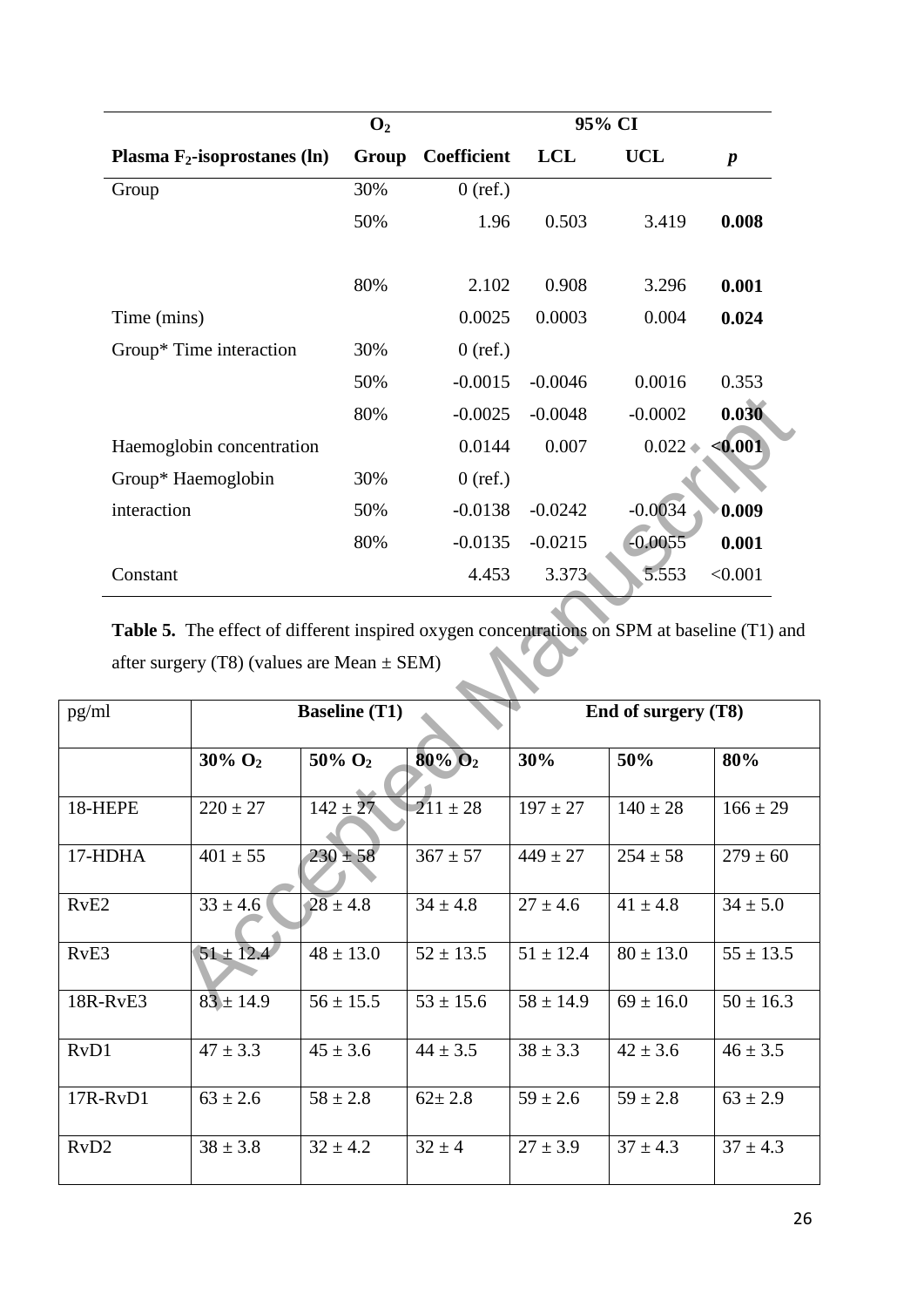Accepted Manuscript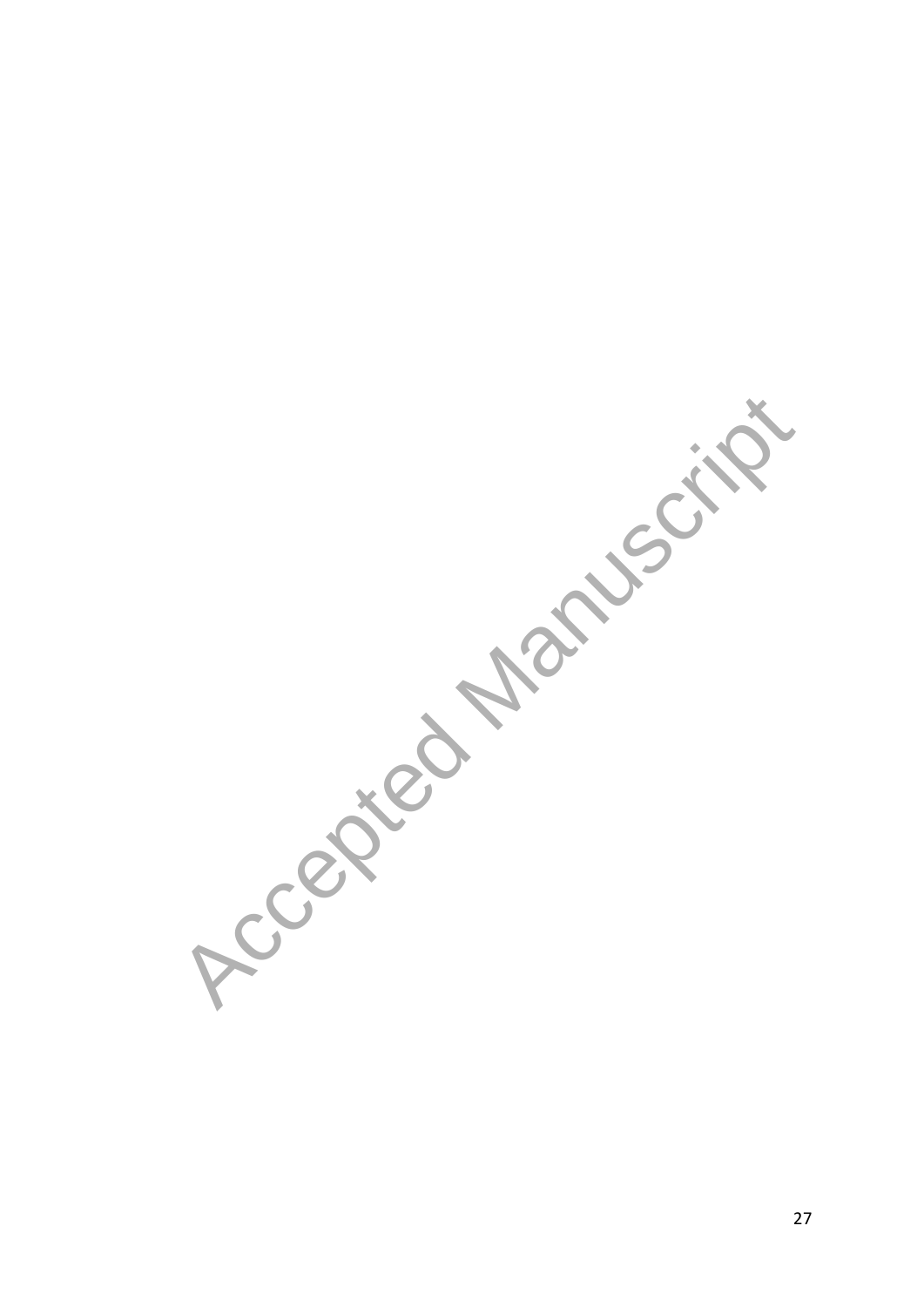**Table 6**. The linear mixed model for the effects of oxygen concentrations on plasma RvD2 and RvE2 over time during the period when the tourniquet is released adjusting for haemoglobin concentration and interactions between groups and time, and group and haemoglobin concentration

|                    | O <sub>2</sub> |                    |            | 95% CI              |                  |
|--------------------|----------------|--------------------|------------|---------------------|------------------|
| Plasma RvD2        | Group          | <b>Coefficient</b> | <b>LCL</b> | <b>UCL</b>          | $\boldsymbol{p}$ |
| Group              | 30%            | $0$ (ref.)         |            |                     |                  |
|                    | 50%            | $-7.46$            | $-19.5$    | 4.56                | 0.224            |
|                    | 80%            | $-6.67$            | $-18.58$   | 5.24                | 0.272            |
| Time (mins)        |                | $-0.36$            | $-0.57$    | $-0.15$ $\triangle$ | 0.001            |
| Group*Time         | 30%            | $0$ (ref.)         |            |                     |                  |
| interaction        | 50%            | 0.080              | 0.016      | 0.14                | 0.014            |
|                    | 80%            | 0.100              | 0.036      | 0.16                | 0.002            |
| Haemoglobin *Time  |                |                    |            |                     |                  |
| interaction        |                | 0.0023             | 0.0008     | 0.004               | 0.004            |
| Constant           |                | 39.0               | 30.7       | 47.3                | < 0.001          |
|                    | O <sub>2</sub> |                    |            | 95% CI              |                  |
| <b>Plasma RvE2</b> | Group          | Coefficient        | <b>LCL</b> | <b>UCL</b>          | $\boldsymbol{p}$ |
| Group              | 30%            | $0$ (ref.)         |            |                     |                  |
|                    | 50%            | $-5.7$             | $-18.8$    | 7.38                | 0.393            |
|                    | 80%            | 0.74               | $-12.34$   | 13.8                | 0.911            |
| Time (mins)        |                | $-0.367$           | $-0.618$   | $-0.115$            | 0.004            |
| Group* Time        | 30%            | $0$ (ref.)         |            |                     |                  |
| interaction        | 50%            | 0.094              | 0.008      | 0.180               | 0.032            |
|                    | 80%            | 0.047              | $-0.038$   | 0.134               | 0.279            |
| Haemoglobin *Time  |                |                    |            |                     |                  |
| interaction        |                | 0.0026             | 0.0007     | 0.004               | 0.007            |
| Constant           |                | 33.7               | 24.6       | 42.9                | < 0.001          |